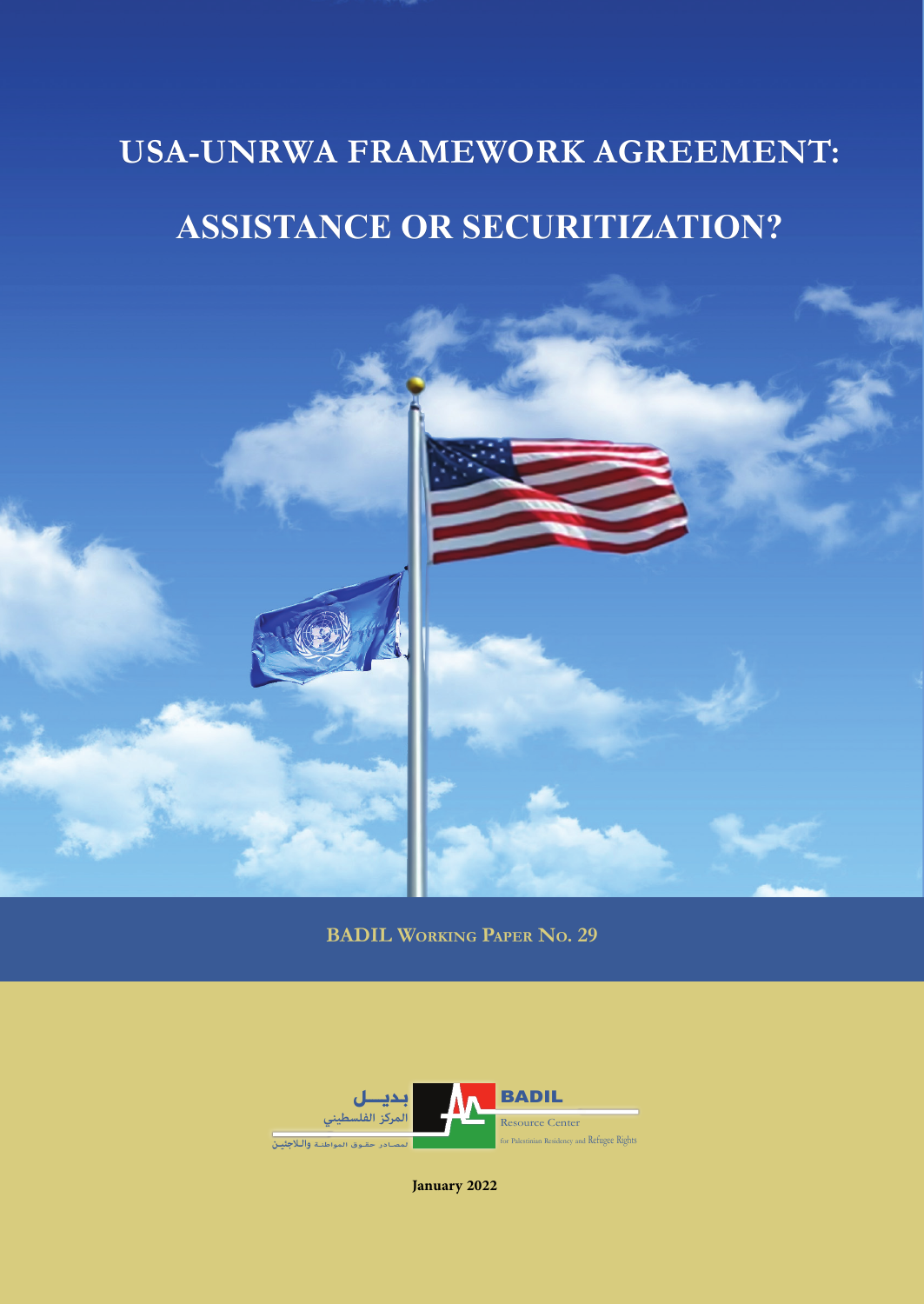**Research and Editorial Team:** Nadin Rabee, Saif Kassis, Leila Berland, Ahmad Hammash

**Layout & Design:** Atallah Salem

#### **Working Paper No. 29: USA-UNRWA Framework Agreement: Assistance or Securitization?** January 2022



#### **Notations**

Any quotation of up to 500 words may be used without permission provided that full attribution is given. Longer quotations, entire chapters, or sections of this study may not be reproduced or transmitted in any form or by any means; electronic, mechanical, photocopying, recording, or otherwise, or stored in any retrieval system of any nature, without the express written permission of BADIL Resource Center for Palestinian Residency and Refugee Rights.

BADIL Resource Center for Palestinian Residency and Refugee Rights Karkafa St. PO Box 728, Bethlehem, West Bank; Palestine Tel.: +970-2-277-7086; Fax: +970-2-274-7346 Website: www.badil.org



BADIL Resource Center for Palestinian Residency and Refugee Rights is an independent, non-profit human rights organization working to defend and promote the rights of Palestinian refugees and Internally Displaced Persons (IDPs). Our vision, mission, programs and relationships are defined by our Palestinian identity and the principles of international humanitarian and human rights law. We seek to advance the individual and collective rights of the Palestinian people on this basis.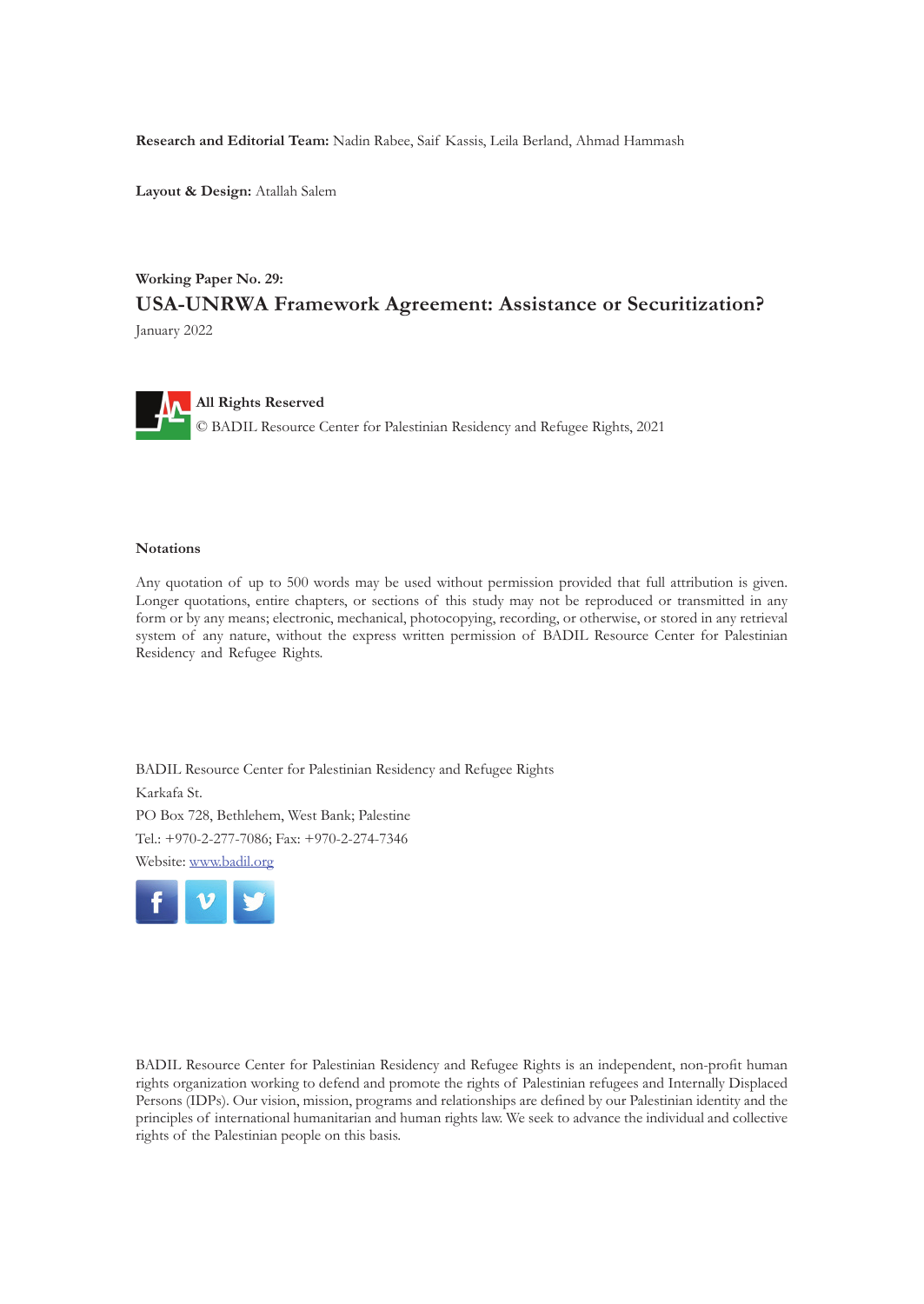|                | <b>TABLE OF CONTENTS</b>                                                                                             |
|----------------|----------------------------------------------------------------------------------------------------------------------|
| $\mathbf{1}$   | 1. Introduction                                                                                                      |
| $\overline{4}$ | 2. Framework Agreement's Vetting and Screening: Humanitarian Principles and<br><b>International Humanitarian Law</b> |
| 6              | 2.1. Violation of Humanitarian Principles of Humanity, Impartiality, Neutrality,<br>and Independence                 |
| 10             | 2.2. Burdening UNRWA's Operations                                                                                    |
| 12             | 3. Framework Agreement's Legality: UNRWA's Mandate and Capacity to Enter<br>into Treaties                            |
| 14             | 3.1. UNRWA's Mandate: Framework Agreement Changing Operational Definition                                            |
| 16             | 3.2. Treaties and UNRWA's Capacity to Sign the Framework Agreement                                                   |
| 18             | 4. Counter-terrorism Measures and Human Rights                                                                       |
| 19             | 4.1. Counter-terrorism: Freedom of Expression and UNRWA's Regulations                                                |
| 21             | 4.2. Counter-terrorism Measures, Palestinian Right to Education, and the<br>Palestinian Curriculum                   |
| 24             | 5. Conclusion                                                                                                        |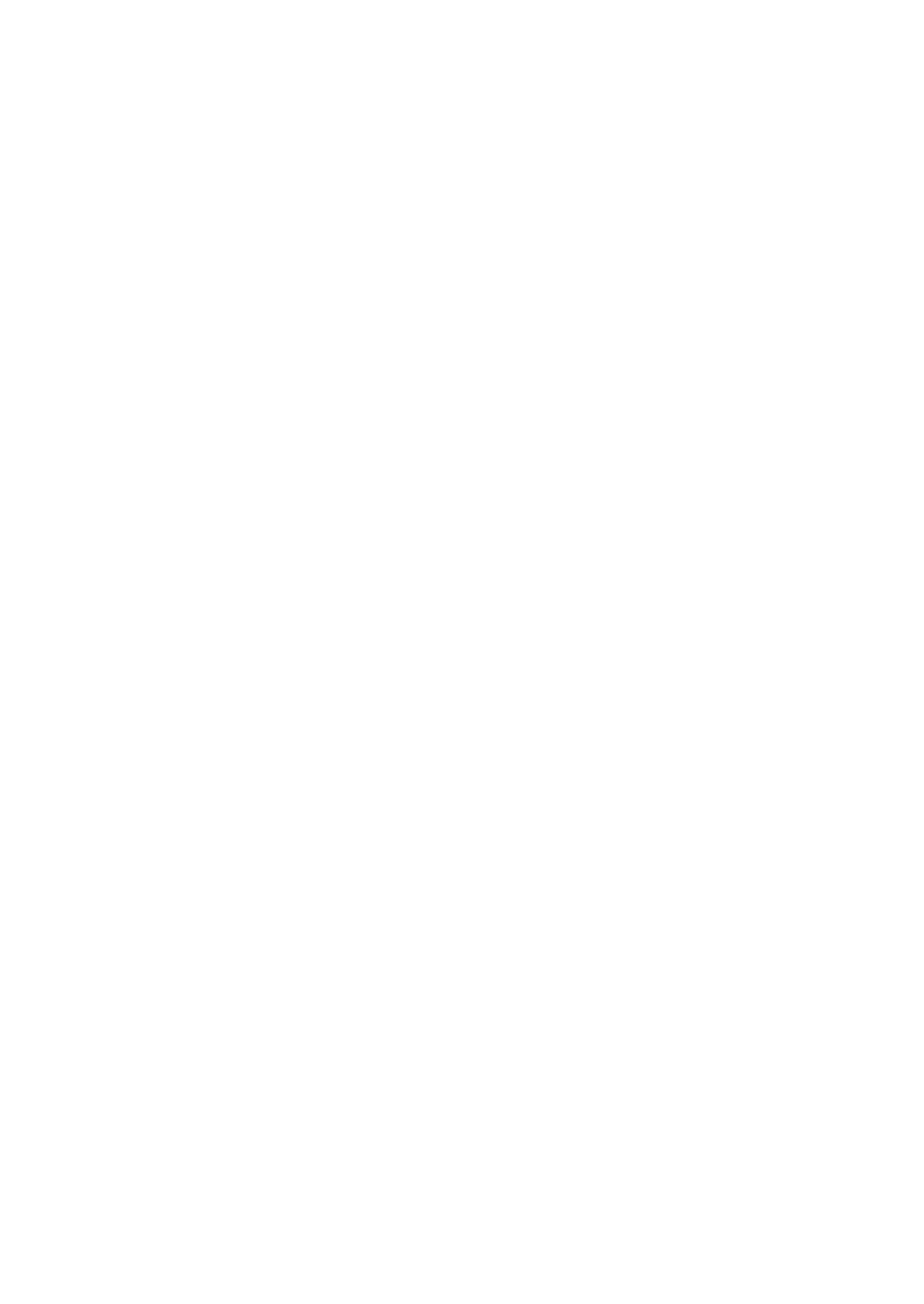# **1. Introduction**

On 14 July 2021, the U.S. Department of State and the United Nations Relief and Works Agency for Palestine Refugees in the Near East (UNRWA) signed the "2021-2022 Framework for Cooperation Between [UNRWA] and the U.S.A" (Framework Agreement hereafter).**<sup>1</sup>** The agreement declares that the US intends to contribute \$135.8 million to UNRWA for the fiscal year of 2021-2022. At surface level, it can be assumed that the US' restored financial support to UNRWA is positive as it allows the Agency to continue providing "life-saving services to eligible registered Palestin[ian] refugees across the Middle East;"**<sup>2</sup>** it is particularly so in light of UNRWA's perpetual financial crisis. In line with that, the UNRWA Commissioner-General Philippe Lazzarini has stated that "[t]he signing of the US-UNRWA Framework and additional support demonstrates we once again have an ongoing partner in the United States that understands the need to provide critical assistance to some of the region's most vulnerable refugees."**<sup>3</sup>** UNRWA has also asserted that the Framework Agreement is a "traditional mechanism" that reaffirms both the US' and UNRWA's commitment to international humanitarian principles.

Upon closer analysis, it becomes clear that the Framework Agreement is not as sincere as is purported. Rather than providing voluntary financial support, as is stipulated in UNRWA's mandate, the Framework Agreement introduces so-called counter-terrorism regulations which condition funding on UNRWA carrying out vetting and screening mechanisms that the US deems 'appropriate.' For one, it includes section 301(c) of the Foreign Assistance Act of 1961, which states that "[n]o contributions by the United States shall be made to UNRWA except on the condition that UNRWA take all possible measures to assure that no part of the

<sup>1</sup> U.S. Department of State's Bureau of Population, Refugees, and Migration, "Framework for Cooperation between the United Nations Relief and Works Agency for Palestine Refugees in the Near East and the United States of America 2021-2022," 16 July 2021, available at: [https://www.state.gov/wp-content/](https://www.state.gov/wp-content/uploads/2021/07/2021-2022-US-UNRWA-Framework-Signed.pdf) [uploads/2021/07/2021-2022-US-UNRWA-Framework-Signed.pdf](https://www.state.gov/wp-content/uploads/2021/07/2021-2022-US-UNRWA-Framework-Signed.pdf)

<sup>2</sup> UNRWA, "United States Announces Additional Support for Palestinian Refugees," 17 July 2021, Press Release, available at: [https://www.unrwa.org/newsroom/press-releases/united-states-announces](https://www.unrwa.org/newsroom/press-releases/united-states-announces-additional-support-palestine-refugees)[additional-support-palestine-refugees](https://www.unrwa.org/newsroom/press-releases/united-states-announces-additional-support-palestine-refugees) [accessed 20 December 2021].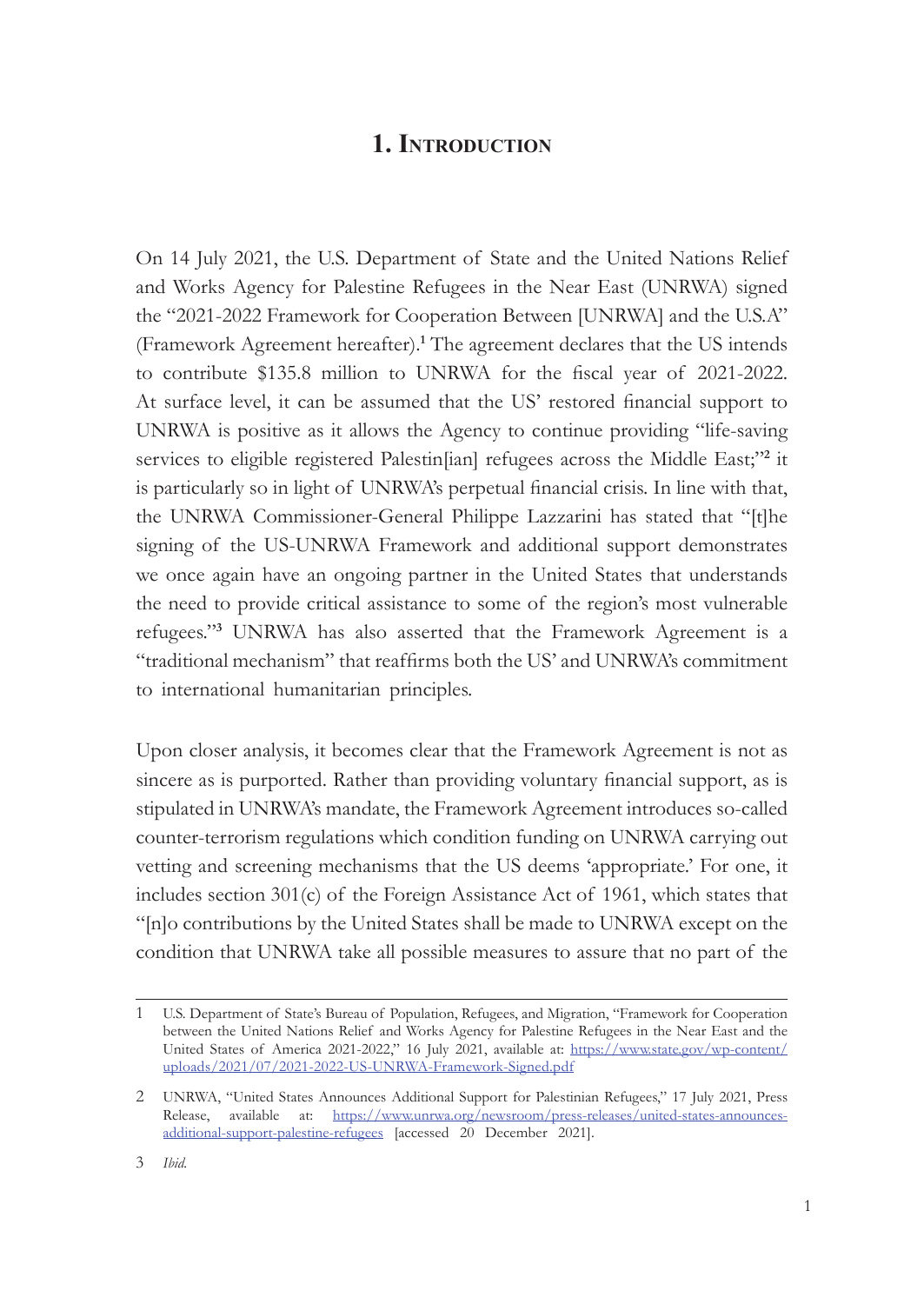United States contribution shall be used to furnish assistance to any refugee who is receiving military training as a member of the so-called Palestinian Liberation army or any other guerilla-type organized or who has engaged in any act of terrorism."**<sup>4</sup>** This includes labeling Palestinian political and resistance factions as terrorist groups and organizations,**<sup>5</sup>** which contradicts the right of Palestinian people to struggle for self-determination.**<sup>6</sup>** Additionally, this provision leads to the exclusion of a large number of Palestine refugees and other persons addressed in the Consolidated Eligibility and Registration Instructions (CERI), especially those who have engaged in the Palestinian resistance struggle. Section 301(c), in addition to other provisions specifying how UNRWA must undertake vetting and screening to follow this condition, are biased, politically-motivated, and advance the US-Israeli definition of terrorism in a contentious context where no universal definition of this term exists. In fact, they work to advance the Israeli-influenced US policy to liquidate the Palestinian refugee question without granting Palestinian refugees their enshrined rights.**<sup>7</sup>**

To fully understand how the Framework Agreement attempts to further this strategy, the following paper presents an analysis of the UNRWA-USA Agreement within the context of UNRWA's mandate, international humanitarian law, and humanitarian principles. Through this, it argues that the agreement not only violates international humanitarian law and the humanitarian principles that UNRWA is obliged by, but it also changes the nature of UNRWA. To do so, the paper begins by (1) illustrating that the Framework Agreement actually demands UNRWA to violate its humanitarian principles obligations, (2) providing an overview of UNRWA's mandate and how the Framework Agreement aims to

<sup>4</sup> UNRWA-USA Framework, in *supra* 1, Section II. Shared Goal and Priorities, p. 1-2.

<sup>5</sup> U.S. State of Department, "Foreign Terrorist Organizations," Bureau of Counterterrorism, available at: <https://www.state.gov/foreign-terrorist-organizations/> [accessed 20 December 2021].

<sup>6</sup> UN General Assembly, Resolution A/RES/3070 (XXVIII), *Importance of the universal realization of the right of peoples to self-determination and of the speedy granting of independence to colonial countries and peoples for the effective guarantee and observance of human rights,* 30 November 1973, A/3070, available at: [https://unispal.](https://unispal.un.org/DPA/DPR/unispal.nsf/0/439B978DA862DB9C85256CDA005CB3E3) [un.org/DPA/DPR/unispal.nsf/0/439B978DA862DB9C85256CDA005CB3E3](https://unispal.un.org/DPA/DPR/unispal.nsf/0/439B978DA862DB9C85256CDA005CB3E3) [accessed 20 December 2021]; *See* BADIL, *Forced Population Transfer: The Case of Palestine – Suppression of Resistance,* working paper no. 19 (Bethlehem: BADIL, 2016), available at: [https://www.badil.org/phocadownloadpap/badil-new/](https://www.badil.org/phocadownloadpap/badil-new/publications/research/working-papers/wp19-Suppression-of-Resistance.pdf) [publications/research/working-papers/wp19-Suppression-of-Resistance.pdf.](https://www.badil.org/phocadownloadpap/badil-new/publications/research/working-papers/wp19-Suppression-of-Resistance.pdf)

<sup>7</sup> BADIL, *Trump's so-called Vision/Deal of the Century: A Move to End the Palestinian Refugee Issue through Serious Breaches of International Law,* Position Paper (Bethlehem: BADIL, 2020), available at: [https://](https://www.badil.org/cached_uploads/view/2021/04/20/deal-of-the-century-refugee-issue-positionpaper-may2020-1618905452.pdf) [www.badil.org/cached\\_uploads/view/2021/04/20/deal-of-the-century-refugee-issue-positionpaper](https://www.badil.org/cached_uploads/view/2021/04/20/deal-of-the-century-refugee-issue-positionpaper-may2020-1618905452.pdf)[may2020-1618905452.pdf](https://www.badil.org/cached_uploads/view/2021/04/20/deal-of-the-century-refugee-issue-positionpaper-may2020-1618905452.pdf)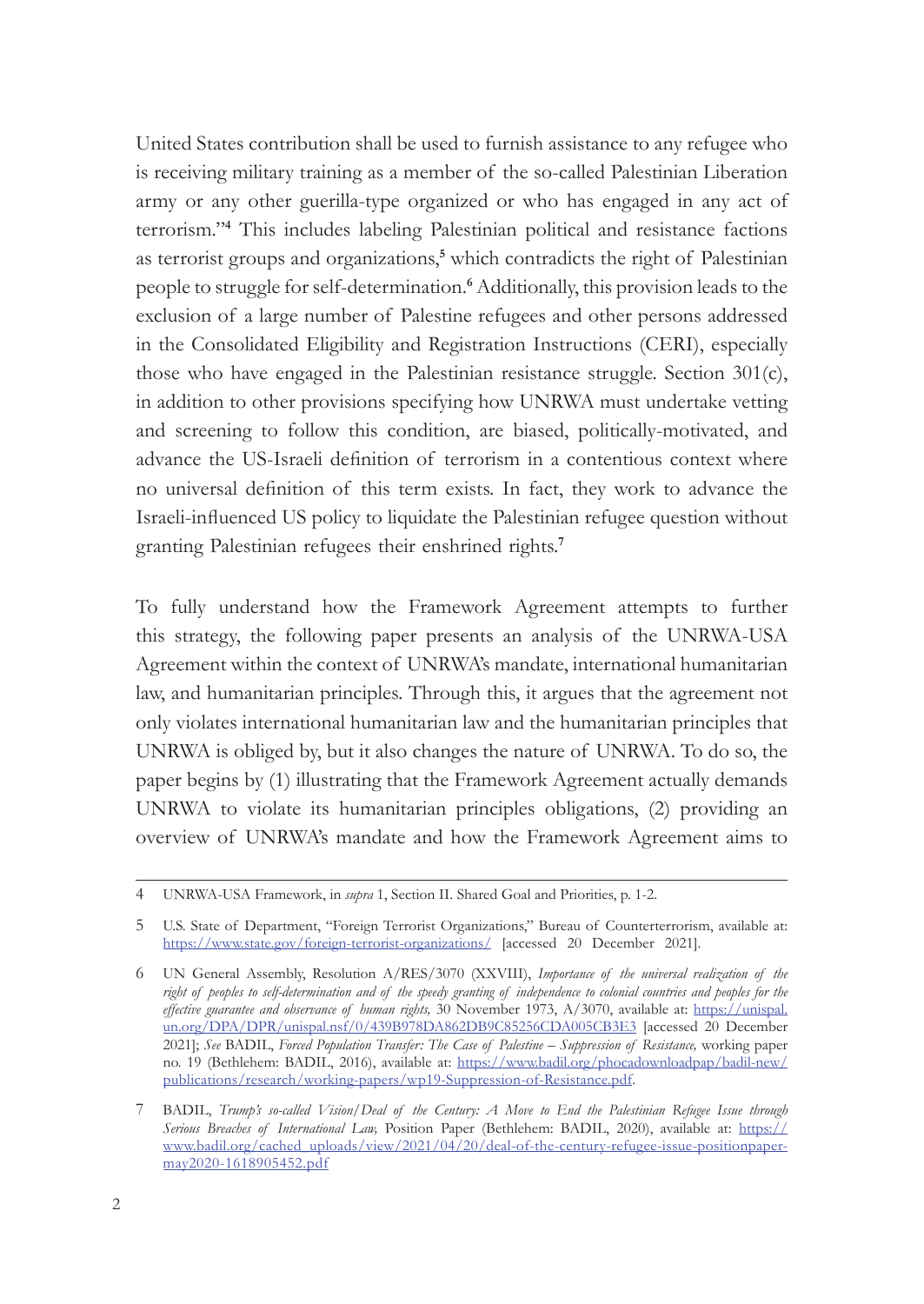shift its operational definition, and (3) arguing that the US' conditions violate UNRWA staff and beneficiaries' freedom of expression, right to education, and their legitimate right to resist the colonizer.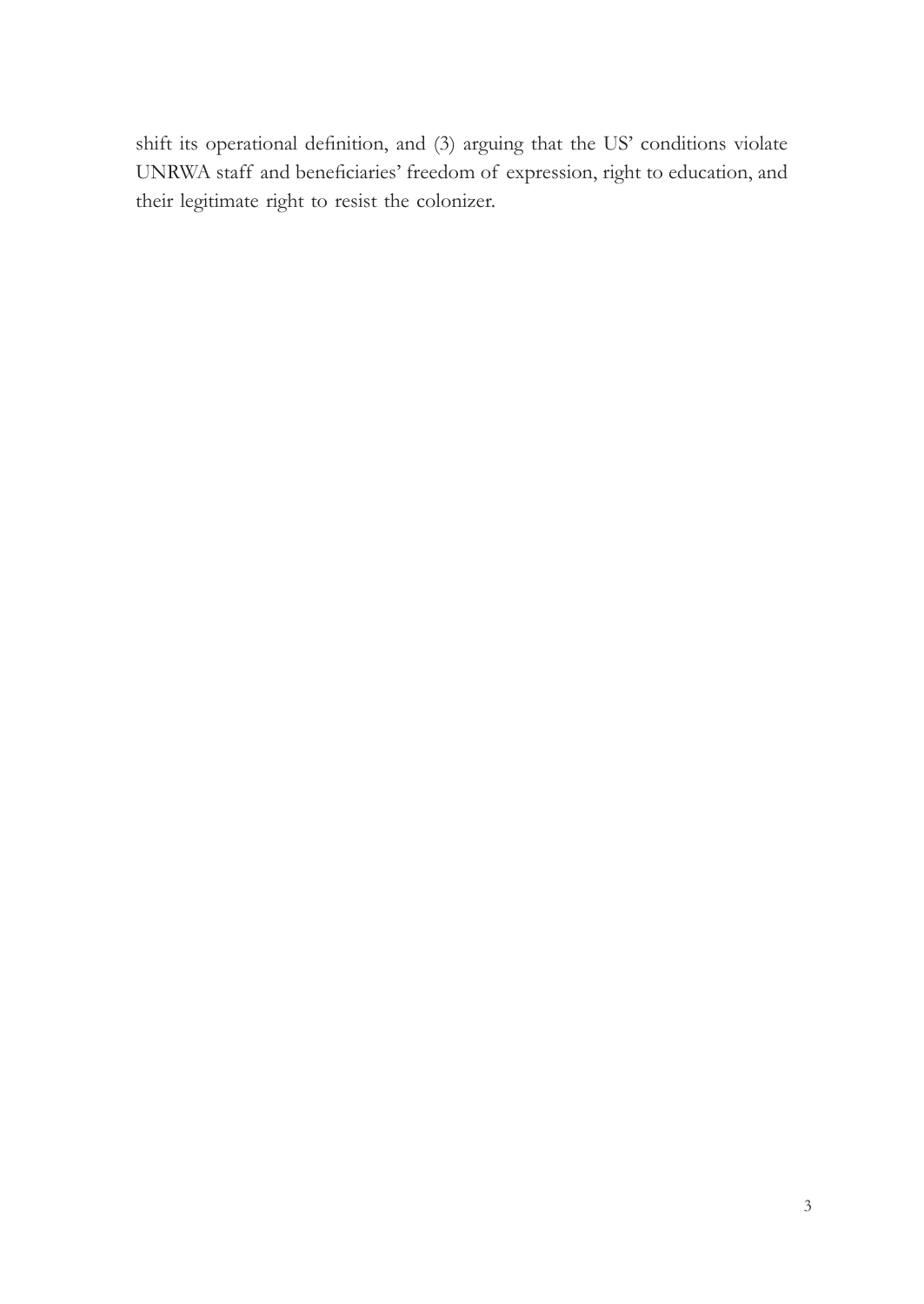# **2. Framework Agreement's Vetting and Screening: Humanitarian Principles and International Humanitarian Law**

According to the Agreement's annex, UNRWA is obliged "to conform to [...] conditions on US contributions for UNRWA," which allegedly aims to ensure the 'neutrality' of UNRWA staff/personnel, beneficiaries, and UNRWA facilities.**<sup>8</sup>** To do so, the agreement states that UNRWA must take security measures, conduct and document checks of UNRWA staff, Palestine refugees and other eligible persons, contractors, vendors, and non-state donors against the Consolidated United Nations Security Sanctions List every six months.**<sup>9</sup>** Contrary to its mandate and responsibility before the UNGA, UNRWA is obliged to report back to the US about these "section 301(c)-related issues" through engaging in monthly meetings with State Department officials and providing regular written communication.<sup>10</sup> This instructs UNRWA to communicate certain information relating to persons and entities involved or receiving assistance, creating significant responsibilities for the management of the funded program,**<sup>11</sup>** and also raising concerns in terms of data protection and privacy rights.

Although these measures have originated from multilateral resolutions at the United Nations level, the US is changing their nature through applying different degrees of nuance and methods, which enables it to implement, monitor, and enforce its own constructed counter-terrorism policy. Examples of this include the mention of "terrorist activities" in section 301(c) which is vague enough to include any activity that criticizes Israel's colonial enterprise and the obligation for UNRWA to report back to the US individually as it if it has the sole authority to determine if UNRWA is carrying out these measures in a way it finds adequate. Forcing UNRWA to comply with the US' own interpretation and manipulation

<sup>8</sup> UNRWA-USA Framework, in *supra* 1, Annex: Activities Related to Conformance with U.S. Funding Conditions Pursuant to Section 301(c) of the 1961 Foreign Assistance Act, General para. 1.

<sup>9</sup> *Id.,* Neutrality of UNRWA Staff/Personnel para. 4, Neutrality of Beneficiaries para. 10, Neutrality of Contractors, Vendors, and Non-State Donors para. 14.

<sup>10</sup> *Id.,* General para. 2 and 3.

<sup>11</sup> Jann Klabbers, *Treaty Interpretation and the Vienna Convention on the Law of Treaties: 30 Years On* (Brill: 2010).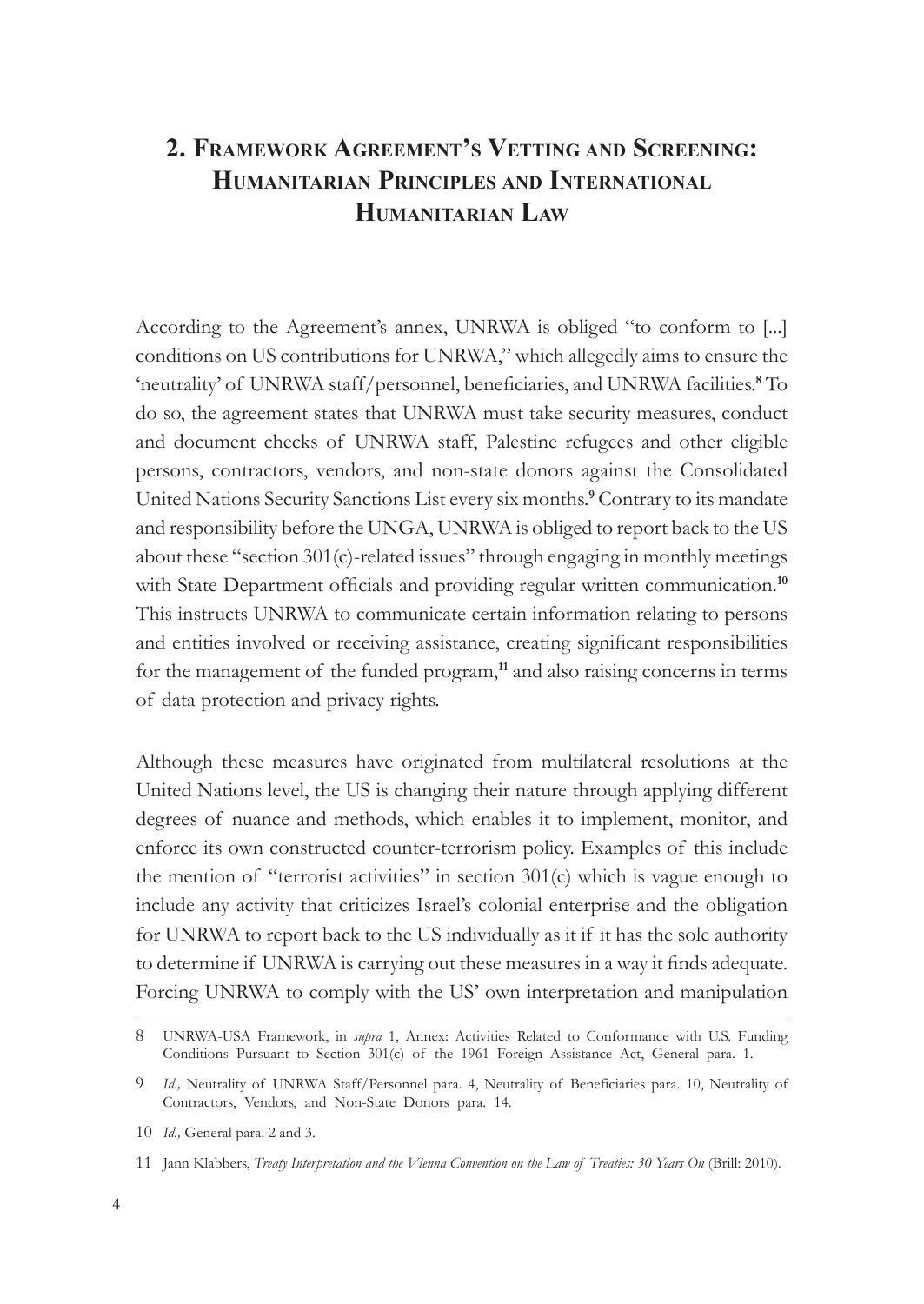of counter-terrorism policies is not only controversial, to say the least, but it also compromises the humanitarian principles that UNRWA is bound by and further restrict the Agency's capacity to effectively carry out its work per these standards, explained below.

This potential impact of counter-terrorism measures on principled humanitarian action was confirmed by United Nations Security Council Resolutions 2462 and 2482, which requires states to comply with international humanitarian law when acting to prevent terrorism and to "take into account the potential effect" of counter-terrorism measures on impartial humanitarian action.**<sup>12</sup>** The controversy in these measures is particularly evident when considering donor states' direct and indirect political conditions on funding which push forward donor interests at the expense of principled humanitarian action.

Importantly, UNRWA, as a UN agency, is bound by United Nations Security Council resolutions and other counter-terrorism international instruments.**<sup>13</sup>** It has its own processes and mechanisms regardless of donors to make sure it respects United Nations as well as international regulations on use of funds and the prohibition to support terrorist activities through international funding. This includes a wide range of checking systems from biannual checks of staff names, suppliers, registered Palestine refugees, and micro-finance recipients against Security Council Resolution 1267 lists – UNRWA does not vet against individual state's national lists, as per United Nations policy. It additionally checks suppliers against United Nations Suspect Vendor reports and abides by strict internal reporting mechanisms. However, the UNRWA-USA Framework Agreement obliges the Agency to provide direct information and updates to the State Department, which in and of itself threatens the humanitarian principles that UNRWA is bound by. The Framework Agreement further requires UNRWA to

<sup>12</sup> UN General Assembly, Resolution 2462, *Threats to International Peace and Security Caused by Terrorist Acts: Preventing and Combating the Financing of Terrorism*, 28 March 2019, S/RES/2462, available at: [http://unscr.](http://unscr.com/en/resolutions/2462) [com/en/resolutions/2462](http://unscr.com/en/resolutions/2462) [accessed 20 December 2021]; UN General Assembly, Resolution 2482, *Threats to International Peace and Security,* 19 July 2019, S/RES/2482, available at: [http://unscr.com/en/](http://unscr.com/en/resolutions/2482) [resolutions/2482](http://unscr.com/en/resolutions/2482) [accessed 20 December 2021].

<sup>13</sup> "Counterterrorism legislation applies to humanitarian organizations through binding UNSC resolutions and other international instruments, and through states' domestic laws." Norwegian Refugee Council, "Principles Under Pressure: The Impact of Counterterrorism Measures and Preventing/Countering Violent Extremism on Principled Humanitarian Action," 2018, p. 14, available at: [https://reliefweb.int/](https://reliefweb.int/sites/reliefweb.int/files/resources/nrc-principles_under_pressure-report-screen.pdf) [sites/reliefweb.int/files/resources/nrc-principles\\_under\\_pressure-report-screen.pdf](https://reliefweb.int/sites/reliefweb.int/files/resources/nrc-principles_under_pressure-report-screen.pdf).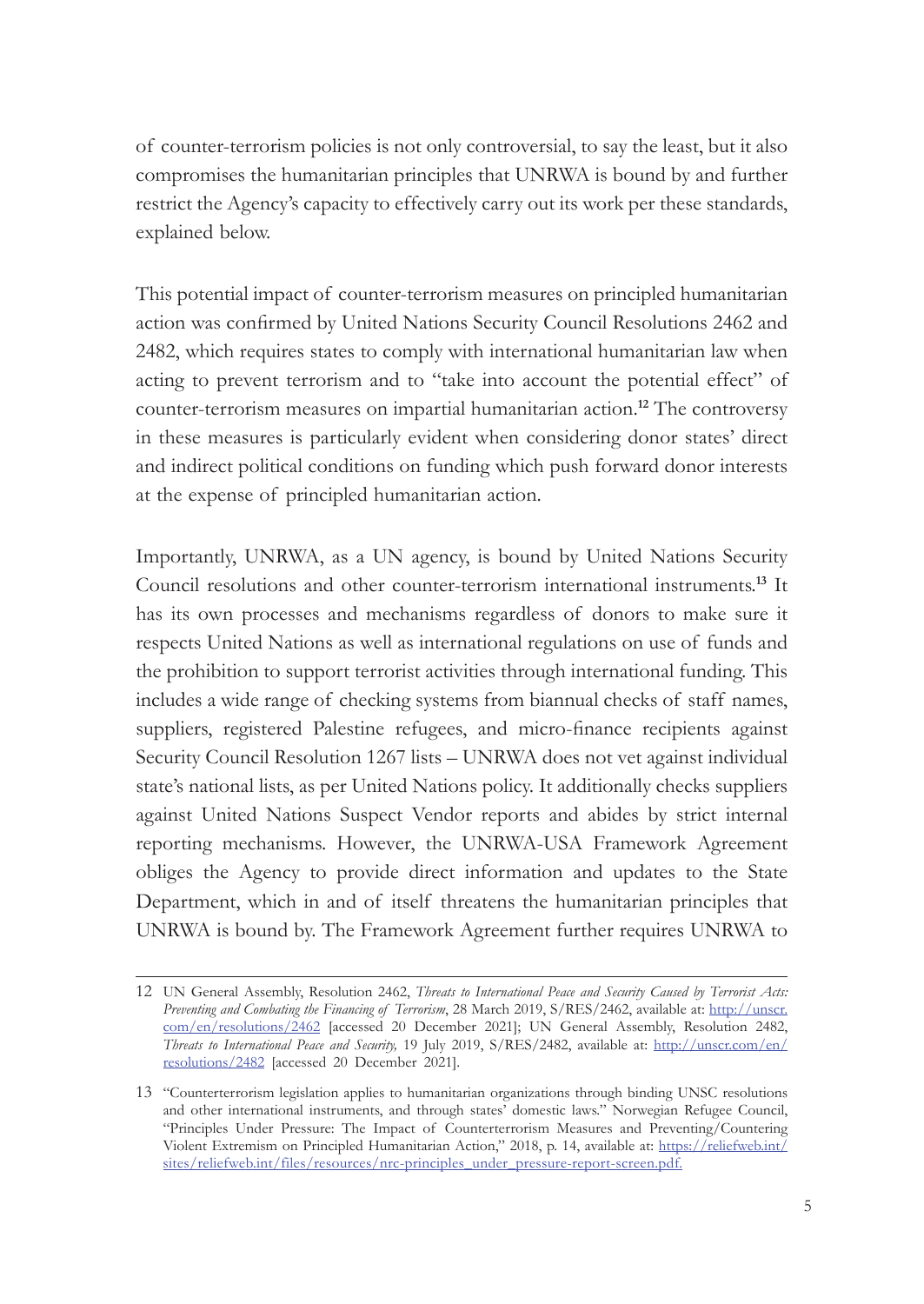seek information from host countries and other authorities when staff members are detained,**<sup>14</sup>** which undermines UNRWA's mandate and transfers it from a humanitarian agency to an agency that promotes the US' political agenda and Israel's so-called security.

## **2.1. Violation of Humanitarian Principles of Humanity, Impartiality, Neutrality, and Independence**

As mentioned above, UNRWA already carries out satisfactory checking mechanisms in accordance with its international obligations. It necessarily executes those measures in a way that aligns with its mandate and the aim of the mandate: to provide humanitarian assistance and protection for Palestine refugees. This must be taken into consideration when applying counterterrorism measures, which UNRWA has effectively done in line with UN relevant instructions/mechanisms. However, the UNRWA-USA Framework Agreement intends to strip that context away when applying those measures, thereby presenting UNRWA with a challenging trade-off between the principles of humanity and independence by deciding whether or not to accept the US' conditional funds. Moreover, the Israeli-influenced US pressure on UNRWA's work, which would allow it to service people in need only if they adjust their targeting criteria or exclude certain groups of Palestine refugees from the list of beneficiaries, represents a second trade-off between the principles of humanity, impartiality, and neutrality.**<sup>15</sup>**

1. The principle of humanity requires UNRWA to address human suffering wherever it is found.<sup>16</sup> The Framework Agreement, however, limits its capacity to wholly abide by this principle as it introduces an additional (selective) criterion that excludes beneficiaries, thereby preventing the Agency from addressing human suffering wherever it is found. Importantly, UNRWA is already bound by international humanitarian law's exclusion criterion for

<sup>14</sup> UNRWA-USA Framework, in *supra* 1, Annex, Neutrality of UNRWA Staff/Personnel 8.

<sup>15</sup> Julia Steets, Claudia Meier, Adele Harmer, *et al.,* "Evaluation of World Food Programme Policies on Humanitarian Principles and Access in Humanitarian Contexts," World Food Programme Report: OEV/2016/014, May 2018, available at: [https://www.humanitarianoutcomes.org/sites/default/files/](https://www.humanitarianoutcomes.org/sites/default/files/publications/evuationofwfpolicies.pdf) [publications/evuationofwfpolicies.pdf](https://www.humanitarianoutcomes.org/sites/default/files/publications/evuationofwfpolicies.pdf)

<sup>16</sup> UNRWA, "Humanity," in Humanitarian Principles, available at: <https://www.unrwa.org/humanity> [accessed 20 December 2021].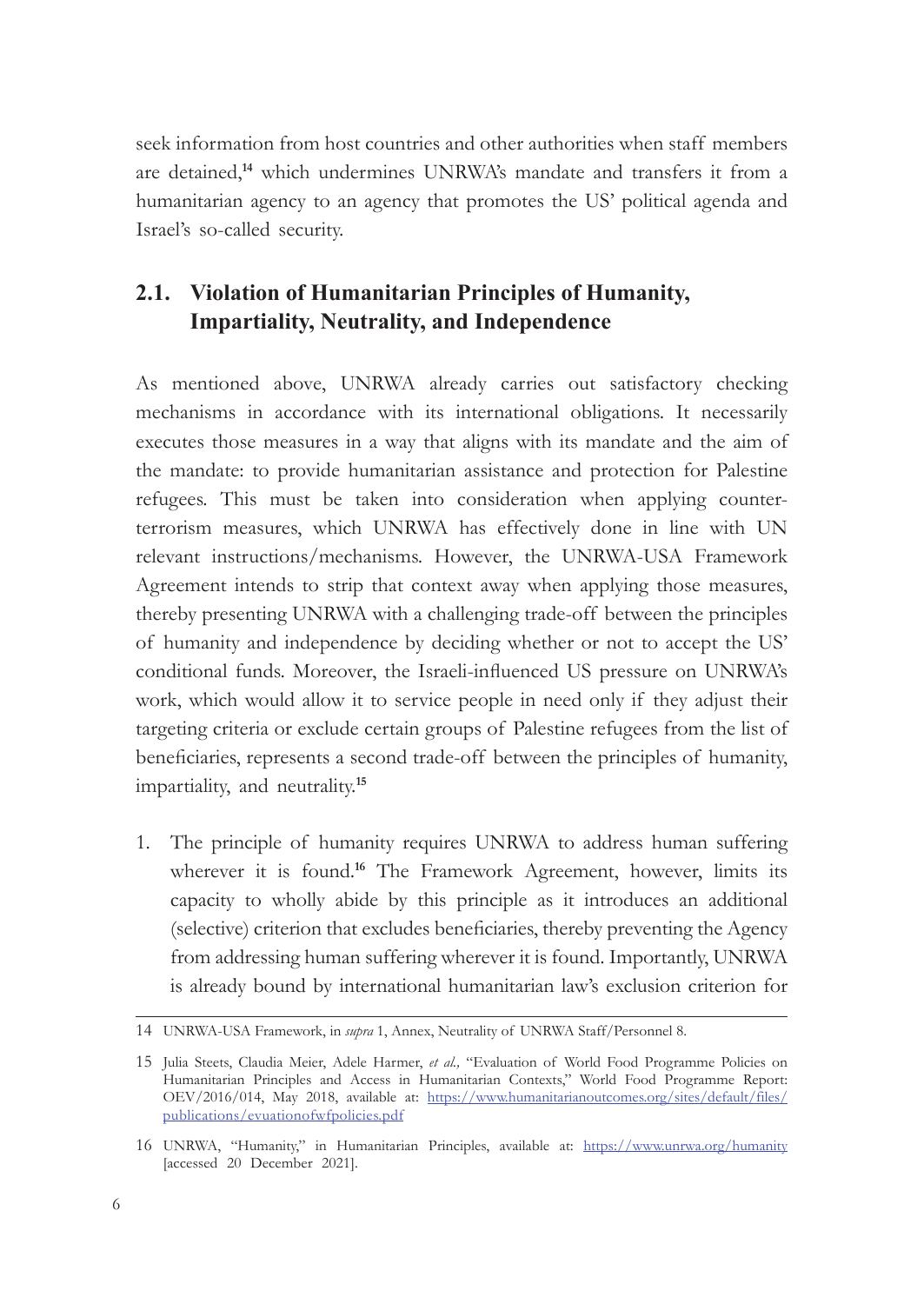its humanitarian assistance through the distinction between civilians and combatants, with the latter not eligible for humanitarian assistance. This criterion is regarded as legitimate considering that it operates in a way that "regulates the behavior of all parties to the conflict in an equal fashion,"**<sup>17</sup>** regardless of their political, religious, and other personal beliefs and affiliations. In contrast, counter-terrorism measures impose criminal qualification – such as that of a terrorist label – on one party to a conflict over the other, based on a constantly-changing domestic policy and a cruel lack of internationally agreed definition of such a term. As a result, the limits of warfare are no longer defined, as required by international humanitarian law, by a balance between the principles of military necessity and of humanity, but seem to be eroded by counter-terrorism laws, which in turn, limits UNRWA's ability to provide assistance to people affected by conflict.**<sup>18</sup>** In other words, there is a difference between being a combatant under clearly defined criteria established in international humanitarian law, and being designated on a sanction list for a broad range of reasons, often based on individual states' interests, many of which would not affect a person's civilian status under international humanitarian law. Additionally, even in the case that an individual is recognized as a combatant under international humanitarian law, it does not garner denying his family humanitarian assistance. This would not be the case with the imposition of section 301(c) because UNRWA's assistance to family members is usually dependent on the registration and eligibility of the head of the household. Thereby, the Framework Agreement leads to the exclusion of a large number of Palestinian families from UNRWA's services and assistance, especially if the head of household is designated as a terrorist.

2. When considering the principle of impartiality, UNRWA is required to carry out its humanitarian action on the basis of needs alone, giving priority to the most urgent cases of distress and making no distinctions on the basis of nationality, race, gender, religious belief, class, or political opinion.**<sup>19</sup>** Thus, the

<sup>17</sup> Sara Pantuliano, Victoria Metcalfe, Humanitarian Policy Group, "Neutrality Undermined: The Impact of Counter-terrorism Legislation on Humanitarian Action in Somalia," March 2012, available at: [https://odihpn.org/magazine/neutrality-undermined-the-impact-of-counter-terrorism-legislation-on](https://odihpn.org/magazine/neutrality-undermined-the-impact-of-counter-terrorism-legislation-on-humanitarian-action-in-somalia/)[humanitarian-action-in-somalia/](https://odihpn.org/magazine/neutrality-undermined-the-impact-of-counter-terrorism-legislation-on-humanitarian-action-in-somalia/) [accessed 20 December 2021].

<sup>18</sup> *Ibid.*

<sup>19</sup> UNRWA, "Impartiality," in Humanitarian Principles, available at: <https://www.unrwa.org/impartiality> [accessed 20 December 2021].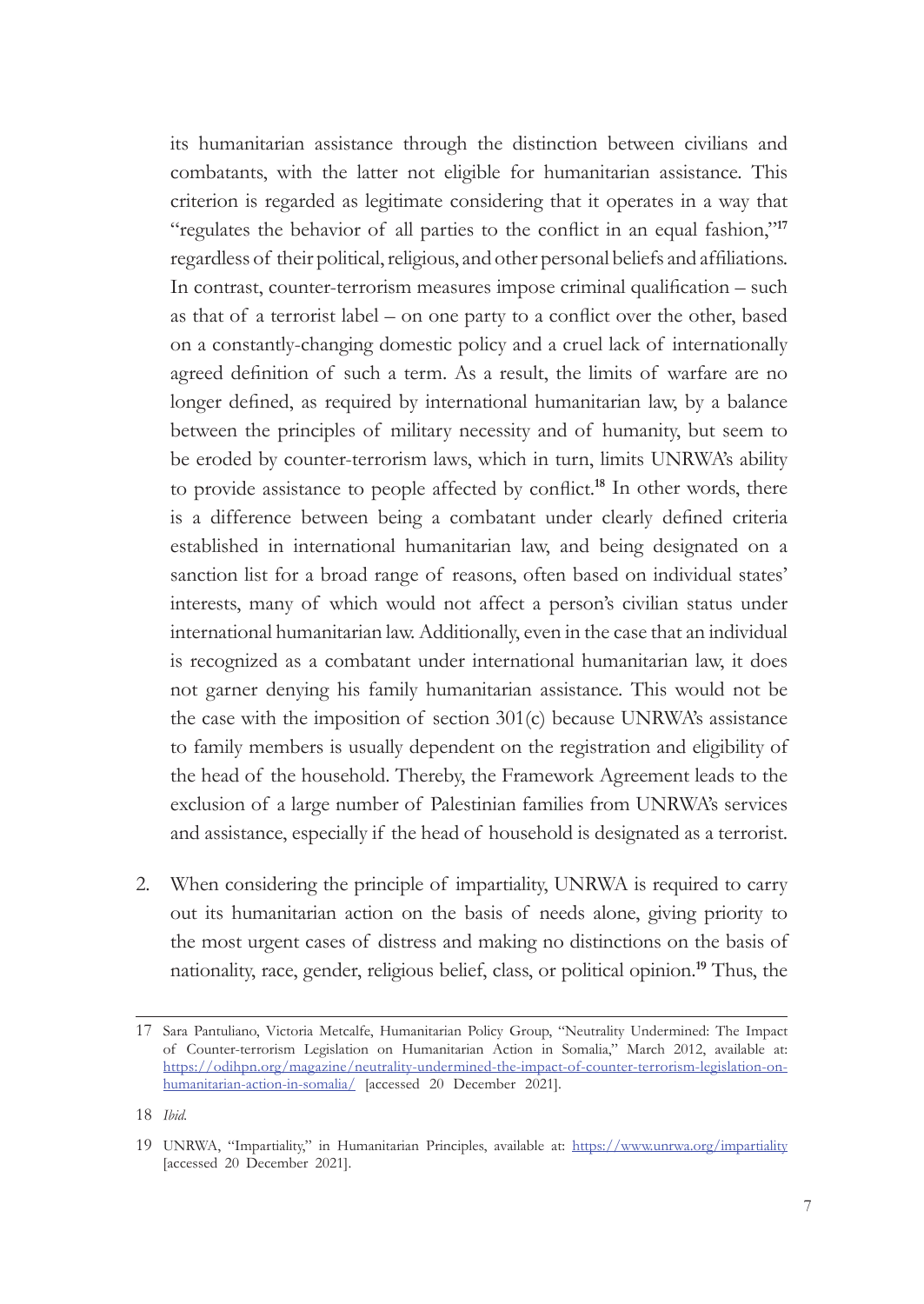Framework Agreement's requirement to exclude beneficiaries for their sole affiliation to a political party and hence political opinion – whether alleged or verified – is a violation of the principle of impartiality. Put simply, the principle of impartiality's clear proposition that potential beneficiaries of aid must only be defined on a needs-basis deems the agreement in violation of this principle.

- 3. According to the principle of independence, humanitarian action including that of UNRWA must be "autonomous from the political, economic, military, or other objectives that any actor may hold in areas where humanitarian action is being implemented."**<sup>20</sup>** The Framework Agreement, however, evidently follows a political agenda serving the latter.**<sup>21</sup>** By requiring a UN Agency to vet its agents, beneficiaries, and vendors against the sanction list established by the US Department of State and not against the UN sanction list as required for every other UN agency, the USA-UNRWA Agreement is undermining the principle of independence which must be followed by UNRWA in its humanitarian work. Already in 2006, the UN Secretary General for Legal Affairs explained to the US Ambassador to the UN that "it would not be appropriate for the United Nations to establish a verification regime that includes a list of possible contractors developed by one Member State," as "it [the United Nations] would not be in a position to justify and defend its decisions in respect to any individual or entity that is included in such lists."**<sup>22</sup>** As a result, the Security Council Resolution 1267 list is, in theory, the only vetting tool that could be legitimately used by United Nations entities and organizations. In practice and in the absence of a harmonized set of conducts, United Nations agencies have behaved in a different manner, depending on the context and on donors.**<sup>23</sup>**
- 4. In relation to the principle of neutrality, UNRWA rightfully follows UN-
- 20 UNRWA, "Independence," in Humanitarian Principles, available at:<https://www.unrwa.org/independence> [accessed 20 December 2021].

23 Kate Mackintosh and Patrick Duplat, Impact of Donor Counter-terrorism Measures, in *supra* 21, p. 107.

<sup>21</sup> See Kate Mackintosh and Patrick Duplat, "Study of the Impact of Donor Counter-terrorism Measures on Principled Humanitarian Action," July 2013, available at: [https://www.nrc.no/globalassets/pdf/reports/](https://www.nrc.no/globalassets/pdf/reports/study-of-the-impact-of-donor-counterterrorism-measures-on-principled-humanitarian-action.pdf) [study-of-the-impact-of-donor-counterterrorism-measures-on-principled-humanitarian-action.pdf](https://www.nrc.no/globalassets/pdf/reports/study-of-the-impact-of-donor-counterterrorism-measures-on-principled-humanitarian-action.pdf)

<sup>22</sup> Letter dated 31 January 2006 from Nicolas Michel, United Nations Under-Secretary-General for Legal Affairs, The Legal Counsel, to His Excellency Mr. John R. Bolton, Ambassador Extraordinary and Plenipotentiary, Permanent Representative of the United States to the United Nations, available at: [https://](https://www.nrc.no/globalassets/pdf/reports/study-of-the-impact-of-donor-counterterrorism-measures-on-principled-humanitarian-action.pdf) [www.nrc.no/globalassets/pdf/reports/study-of-the-impact-of-donor-counterterrorism-measures-on](https://www.nrc.no/globalassets/pdf/reports/study-of-the-impact-of-donor-counterterrorism-measures-on-principled-humanitarian-action.pdf)[principled-humanitarian-action.pdf](https://www.nrc.no/globalassets/pdf/reports/study-of-the-impact-of-donor-counterterrorism-measures-on-principled-humanitarian-action.pdf)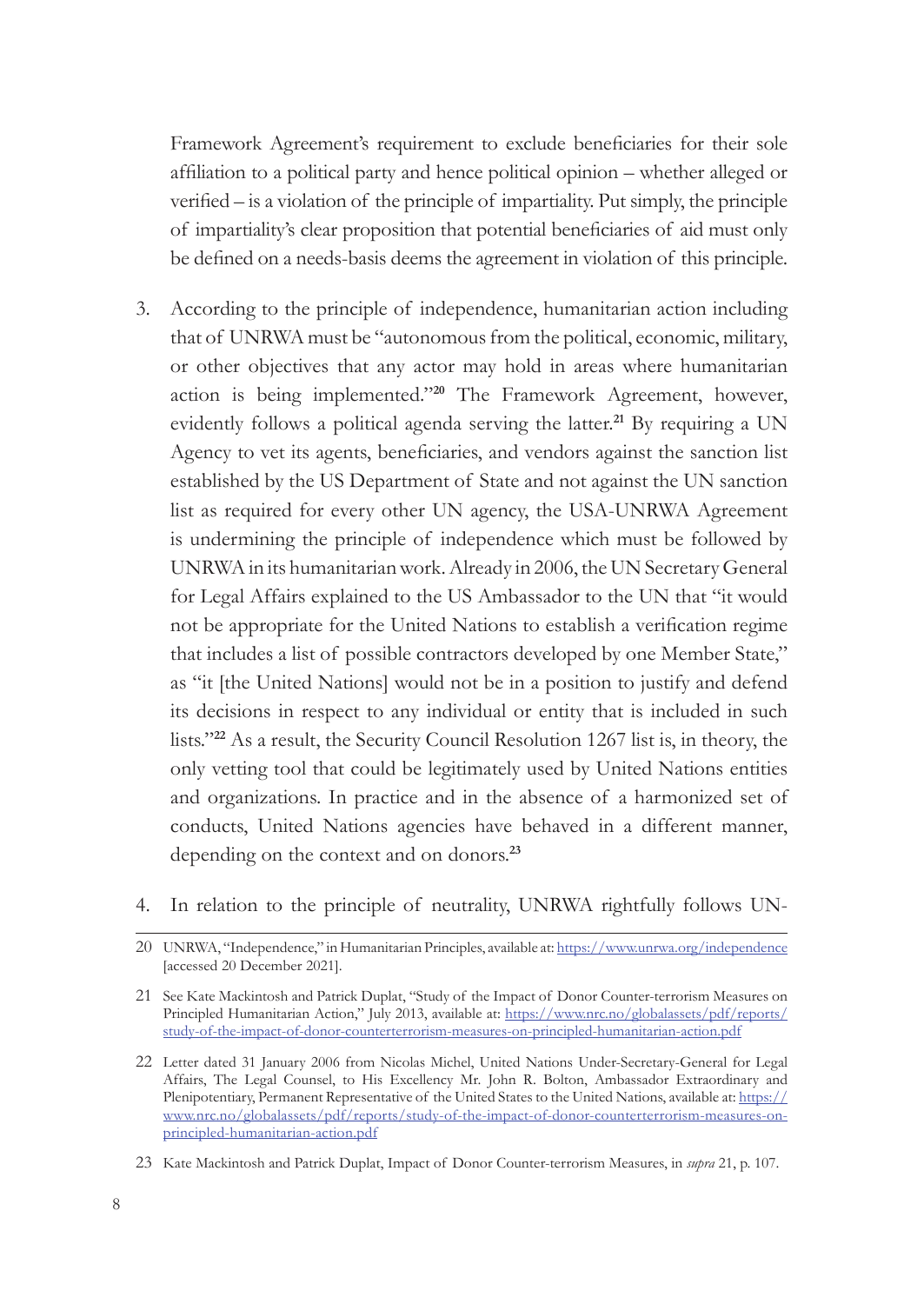based regulations to ensure that the Agency does not take sides. The Framework Agreement, however, compromises UNRWA's neutrality as it changes the nature of the Agency's work and therefore its mandate, shifting it from a UN humanitarian aid agency into a security body for the sake of the US' political agenda and objectives. In general, imposing these counterterrorism measures through framework agreements, especially without an internationally agreed upon definition of terrorism, alters the nature of UNRWA's operations and thus impairs its work on the ground by virtue of lending itself to political influences and foreign policy objectives imposed by donors.**<sup>24</sup>**

Therefore, the US-imposed counter-terrorism measures put humanitarian principles under pressure and restrict UNRWA's ability to implement its programs as per the applicable humanitarian principles.**<sup>25</sup>** The impact of political conditions, such as the counter-terrorism clauses in UNRWA funding agreements, does not only mean suspending a project or redesigning entire programs according to approved implementing partners instead of population's needs. Instead, it completely restricts impartial humanitarian action, and consequently disincentivizes or prevents UNRWA from reaching populations in need.**<sup>26</sup>** Depriving beneficiaries from the aid they are entitled to under these criteria would be incompatible with humanitarian principles and would hence be a violation of international humanitarian law.**<sup>27</sup>**

<sup>24</sup> DARA, "Humanitarian Response Index 2011: Addressing the Gender Challenge," 2 March 2012, p. 42, available at: [https://reliefweb.int/sites/reliefweb.int/files/resources/Full\\_Report\\_3597.pdf](https://reliefweb.int/sites/reliefweb.int/files/resources/Full_Report_3597.pdf); See *also* DARA, "The European Consensus on Humanitarian Aid: An NGO Perspective," May 2014, available at: [http://resources.daraint.org/voice/study\\_consensus\\_humanitarian\\_aid.pdf](http://resources.daraint.org/voice/study_consensus_humanitarian_aid.pdf)

<sup>25</sup> *See* Norwegian Refugee Council, Principles Under Pressure, in *supra* 13.

<sup>26</sup> The International Committee of the Red Cross, "Statement to the United Nations Security Council debate: Threats to International Peace and Security Caused by Terrorist Acts: International Cooperation in Combating Terrorism 20 Years after the Adoption of Resolution 1373 (2001)*,*" Statement, 12 January 2021, available at: [https://www.icrc.org/en/document/counter-terrorism-measures-must-not-restrict](https://www.icrc.org/en/document/counter-terrorism-measures-must-not-restrict-impartial-humanitarian-organizations)[impartial-humanitarian-organizations](https://www.icrc.org/en/document/counter-terrorism-measures-must-not-restrict-impartial-humanitarian-organizations) [accessed 20 December 2021].

<sup>27</sup> "Screening is not problematic per se. It is a tool for identifying whether someone is on a list of designated persons. [...] Screening can become problematic if it leads to exclusion of someone from humanitarian assistance that they have been determined as requiring. Once someone has been determined as in need of assistance on the basis of eligibility criteria developed by a humanitarian actor — which are frequently shared with the donor — depriving them of this assistance would go further than what the underlying sanctions require and would also be incompatible with IHL and humanitarian principles." in Diakonia International Humanitarian Law Center Lebanon, "Fact Sheet 4: Screening of Final Beneficiaries of Humanitarian Programmes," August 2021, available at: [https://apidiakoniase.cdn.triggerfish.cloud/](https://apidiakoniase.cdn.triggerfish.cloud/uploads/sites/2/2021/08/Diakonia_FactSheets_Screening.pdf) [uploads/sites/2/2021/08/Diakonia\\_FactSheets\\_Screening.pdf](https://apidiakoniase.cdn.triggerfish.cloud/uploads/sites/2/2021/08/Diakonia_FactSheets_Screening.pdf)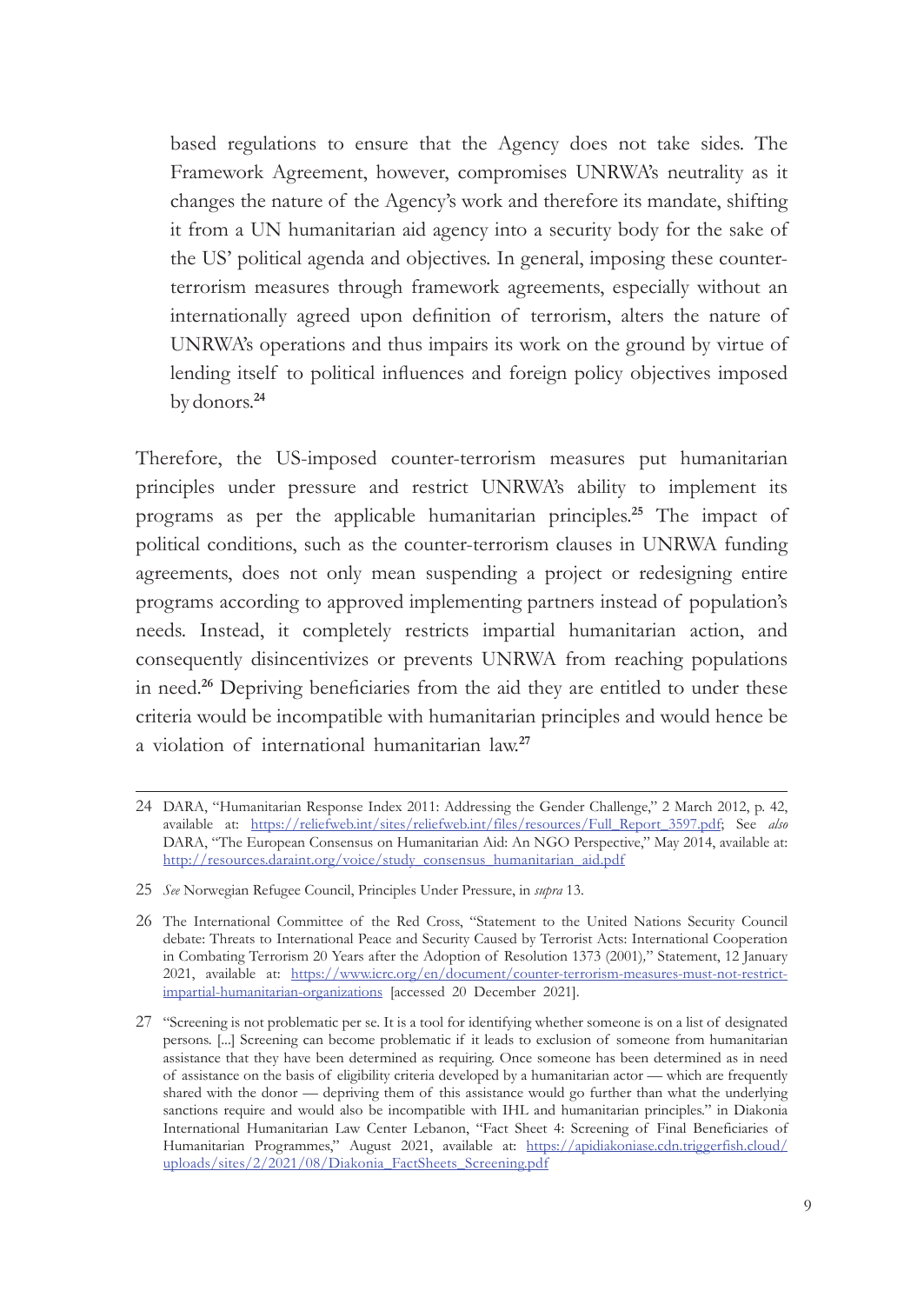#### **2.2. Burdening UNRWA's Operations**

The UNRWA-USA Framework Agreements' screening and vetting conditions do not only result in violations of the humanitarian principles that UNRWA's operations are bound by, but they also impose both administrative and legal burdens that obstruct the Agency's ability to effectively carry out its mandate.

As a result of such increasingly demanding and bureaucratic regulations, namely vetting and screening processes, UNRWA's humanitarian operations are suffering from increased operating costs and delayed operational responses that undermine humanitarian partnerships. Indeed, they create a climate of tension and mistrust with implementing local partners, which is detrimental to humanitarian work.**<sup>28</sup>** Specifically in relation to UNRWA, complying with conditions in donor funding agreements has affected its ability to provide assistance according to the principles of neutrality and impartiality, having an unnecessary adverse impact on efforts to provide lifesaving assistance.**<sup>29</sup>**

Such requirements undermine the relationship between the donor, the implementing actors, and the beneficiaries. This is especially so in the context of the ongoing colonization pervasive in Palestine, where the donor state has a clear track record of siding with one of the parties to the conflict: US foreign policy has unequivocally supported Israel, largely under the Trump Administration.**<sup>30</sup>** Indeed, vetting of partners and beneficiaries – which means gathering and communicating personal information about the latter to the US government has been rightfully perceived as "invasive and accusatory" by local communities, hence compromising their relation with UNRWA,**<sup>31</sup>** making it more difficult for the Agency to reach local acceptance, and potentially hindering access to people in need.**<sup>32</sup>**

<sup>28</sup> Kate Mackintosh and Patrick Duplat, Impact of Donor Counter-terrorism Measures, in *supra* 21, p. 107.

<sup>29</sup> Interaction: A United Voice for Global Change, "Detrimental Impacts: How Counter-terror Measures Impede Humanitarian Action," April 2021, available at: [https://www.interaction.org/wp-content/uploads/2021/04/](https://www.interaction.org/wp-content/uploads/2021/04/Detrimental-Impacts-CT-Measures-Humanitarian-Action-InterAction-April-2021.pdf) [Detrimental-Impacts-CT-Measures-Humanitarian-Action-InterAction-April-2021.pdf](https://www.interaction.org/wp-content/uploads/2021/04/Detrimental-Impacts-CT-Measures-Humanitarian-Action-InterAction-April-2021.pdf)

<sup>30</sup> *See* BADIL, *Trump's so-called Vision/Deal of the Century,* in *supra* 7.

<sup>31</sup> Sara Pantuliano, Kate Mackintosh, and Samir Elhawary, "Counter-terrorism and Humanitarian Action: Tensions, Impact, and Ways Forward," *Humanitarian Policy Group,* October 2011, available at: [https://cdn.](https://cdn.odi.org/media/documents/7347.pdf) [odi.org/media/documents/7347.pdf](https://cdn.odi.org/media/documents/7347.pdf)

<sup>32</sup> *Ibid..*.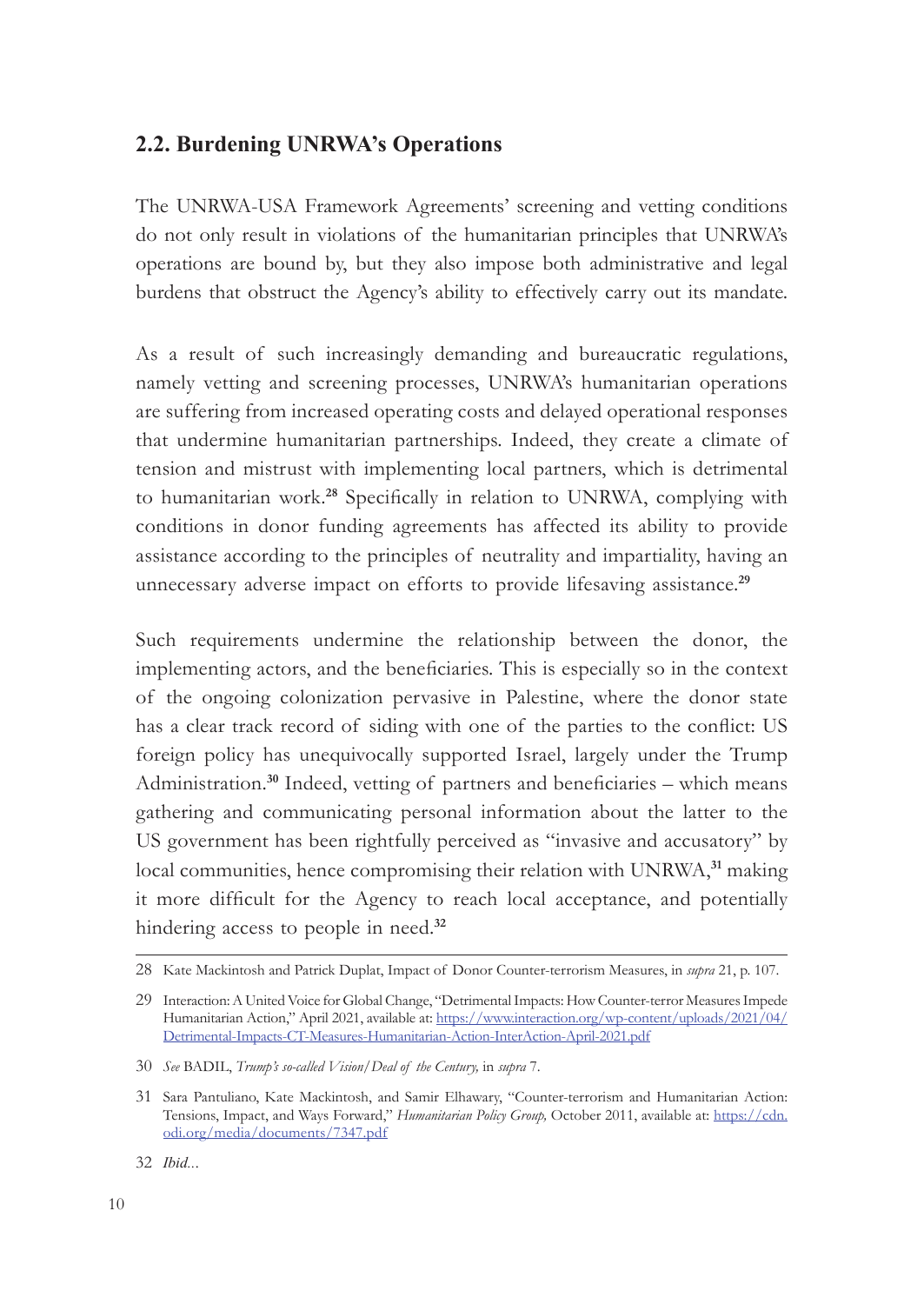As an example, UNRWA is particularly active in the Gaza strip, where the local authority, Hamas, is designated as a terrorist entity by most donor states albeit not listed in the UN Consolidated Sanction List. As a result, humanitarian programs are often firstly designed to avoid contact with Hamas, and only secondly to address humanitarian needs. This is not only detrimental to the quality of the humanitarian intervention but also deviates from the principle of impartiality and neutrality. Indeed, many humanitarian actors observe that engagement with the *de facto* authority in Gaza is necessary to operate, and in part, is evidence of their neutrality and impartiality. Moreover, the ability of UNRWA to provide aid to civilians is hindered by counter terrorism in a way that might lead UNRWA in the end to decide not to implement relief activities in certain areas at the expense of the Palestinian population.

Therefore, in addition to violating humanitarian principles, the UNRWA-USA Framework Agreement obstructs UNRWA's operations in that they impose significant administrative and operational strain on UNRWA, reducing its efficacy and effectiveness. The US' vetting and screening requirements effectively jeopardizes the work of the Agency as a humanitarian body and transforms its nature into a security proxy.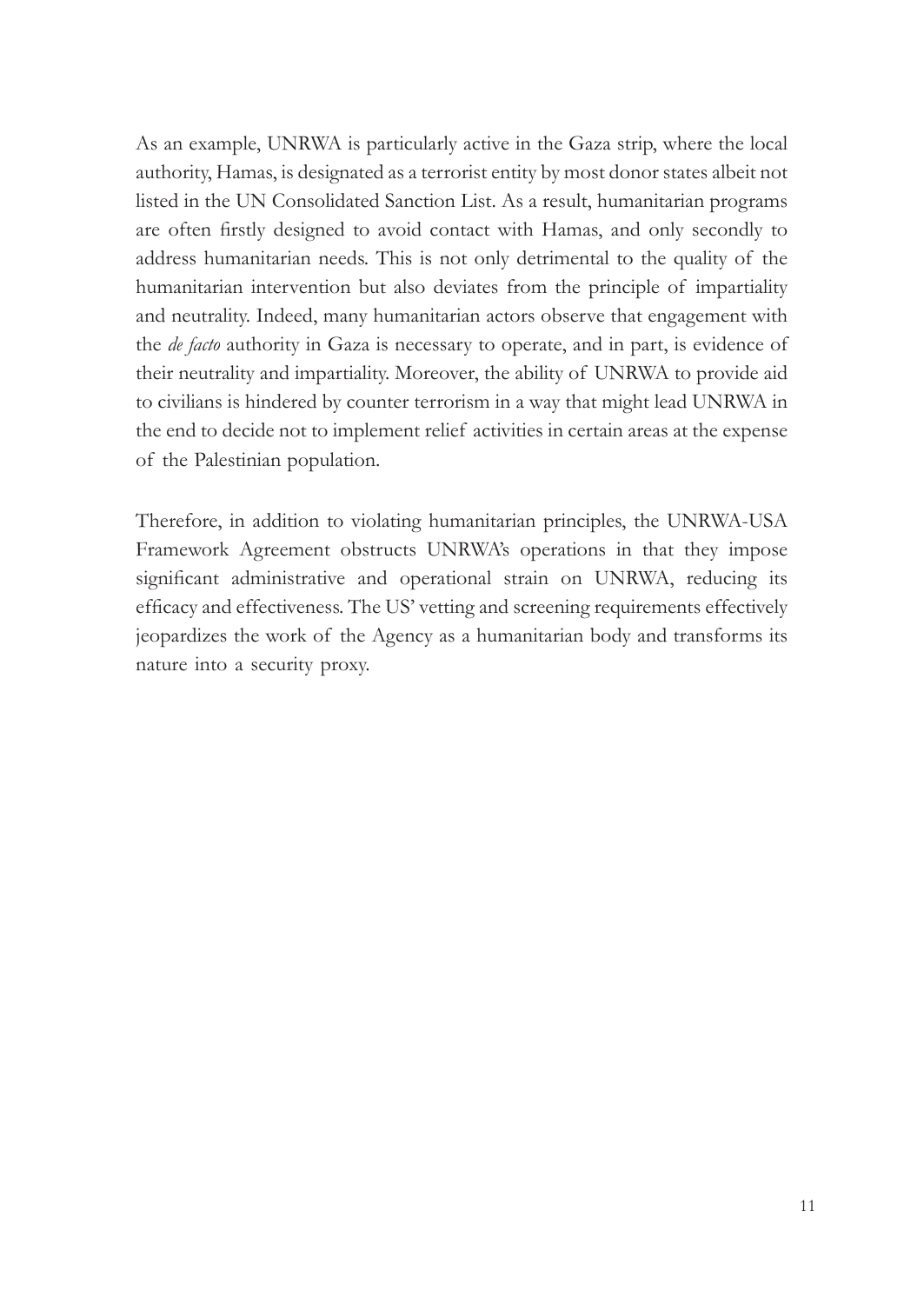# **3. Framework Agreement's Legality: UNRWA's Mandate and Capacity to Enter into Treaties**

To adequately analyze the UNRWA-US Framework Agreement's legality, or lack thereof, it is paramount to first and foremost examine the foundation, evolution, and principal source of UNRWA's mandate. United Nations General Assembly Resolution 302 (IV), which established UNRWA in December 1949, reveals that the Agency was not provided with a detailed or set-in-stone mandate, but was rather authorized to carry out "relief and works programmes,"**<sup>33</sup>** with the aim of "safeguarding and advancing the rights of Palestine refugees" and helping them achieve their full potential in human development through a "broad range of activities in the Agency's five fields of operation."**<sup>34</sup>**

The absence of a detailed mandate in Resolution 302 was a strategic decision to ensure the mandate is provided with enough flexibility to allow the Agency to adjust its programs and operations as required, considering that the situation on the ground was evolving. It is further attributed to the fact that UNRWA was envisaged as a temporary humanitarian agency that would work alongside the United Nations Conciliation Commission for Palestine (UNCCP) to ensure Palestine refugees were provided humanitarian relief as a political solution was underway. As such, it was presumed that UNRWA would soon dissolve upon the UNCCP's facilitation of "the repatriation, resettlement, and economic and social rehabilitation of the refugees and the payment of compensation […],"**<sup>35</sup>** in accordance with the just and lasting solution guaranteed for Palestinian refugees under General Assembly Resolution 194 (III).

Considering that durable solutions have not materialized yet, Palestine refugees

<sup>33</sup> UN General Assembly, Resolution 302(IV), *Assistance to Palestine Refugees,* 8 December 1949, A/RES/302(IV), para. 6, available at: <https://unispal.un.org/unispal.nsf/0/AF5F909791DE7FB0852560E500687282> [accessed 20 December 2021].

<sup>34</sup> UNRWA, "What We Do," website page, available at: <https://www.unrwa.org/what-we-do/protection> [accessed 20 December 2021].

<sup>35</sup> UN General Assembly, Resolution 194(III), *Palestine -- Progress Report of the United Nations Mediator*, 11 December 1948, A/RES/194(III), para. 11, available at: [https://unispal.un.org/UNISPAL.NSF/0/](https://unispal.un.org/UNISPAL.NSF/0/C758572B78D1CD0085256BCF0077E51A) [C758572B78D1CD0085256BCF0077E51A](https://unispal.un.org/UNISPAL.NSF/0/C758572B78D1CD0085256BCF0077E51A) [accessed 20 December 2021].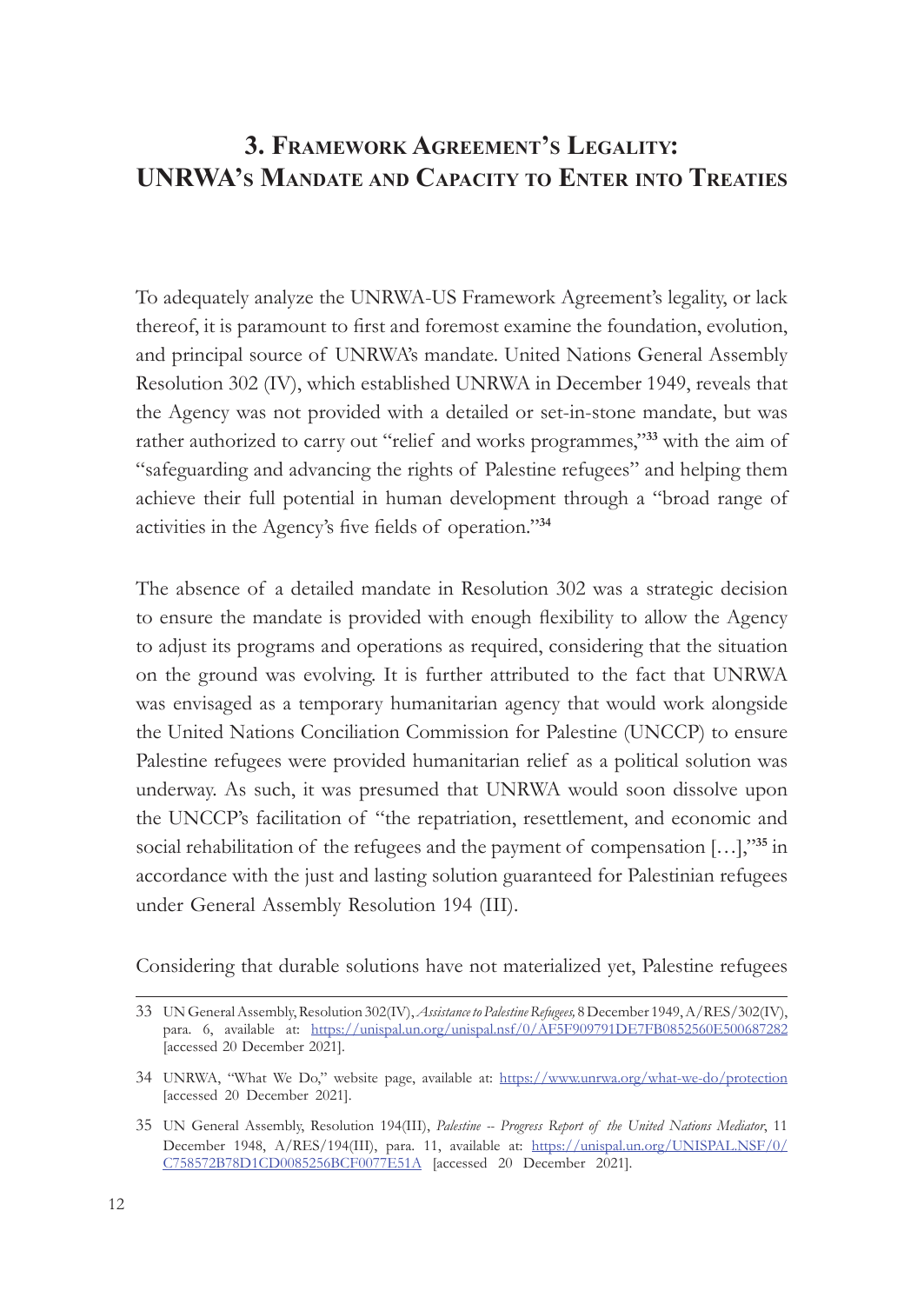have remained entitled to humanitarian assistance and protection over the past 73 years, which UNRWA has continued to provide to some degree. This has naturally led to respective evolutions of the Mandate, brought forth by periodic United Nations General Assembly Resolutions.

Importantly, while UNRWA's humanitarian and development mandate is flexible and adaptable, it can only be altered by the United Nations General Assembly. This is by virtue of the fact that the United Nations General Assembly is the parent, or principal, organ, and UNRWA is the subsidiary organ deriving its mandate from the General Assembly, specifically in the form of General Assembly Resolutions. The Repertory of Practice of the United Nations Organs clearly states that the mandate, or terms of reference, of a subsidiary organ of the General Assembly "may be modified by, or under the authority of, the principal organ."<sup>36</sup> This is reflected in the case of Legality of the Threat or use of Nuclear Weapons, where the ICJ affirmed that, in order to modify the field of activity or the area of competence of an international organization (in other words, its mandate), one must refer to the relevant rules of the organization, and, in the first place, to its constitution"**<sup>37</sup>** – General Assembly Resolutions in the case of UNRWA.

This is further evidenced by the history of UNRWA's mandate's evolution. For instance, in 1967, following the Six-Day War, the United Nations General Assembly endorsed UNRWA's efforts to "provide humanitarian assistance, as far as practicable, on an emergency basis and as a temporary measure, to other persons in the area who are at present displaced and are in serious need of immediate assistance as a result of the recent hostilities."**<sup>38</sup>** Subsequently, the United Nations General Assembly in June 1968 specified the mandate of UNRWA as follows: "the term "refugees," "displaced refugees," or "newly displaced refugees" refers to those persons who were registered with UNRWA prior to the June 1967

<sup>36</sup> The terms of reference of a subsidiary organ of the General Assembly "are determined, and may be modified by, or under the authority of, [the] principal organ", Repertory of Practice of United Nations Organs, Vol. I, 228, quoted in: Sarooshi, "The Legal Framework Governing United Nations Subsidiary Organs", p. 416

<sup>37</sup> ICJ, *Legality of the Threat or Use of Nuclear Weapons, Advisory Opinion,* I.C.J. Reports 1996, p. 226, International Court of Justice, 8 July 1996, available at: <https://www.refworld.org/cases,ICJ,4b2913d62.html> [accessed 20 December 2021].

<sup>38</sup> UN General Assembly, Resolution 2252, *Humanitarian Assistance,* 4 July 1967, A/RES/2252(ES-V), para. 6, available at: <https://unispal.un.org/UNISPAL.NSF/0/F7575BE79BBC6930852560DF0056FC78> [accessed 20 December 2021].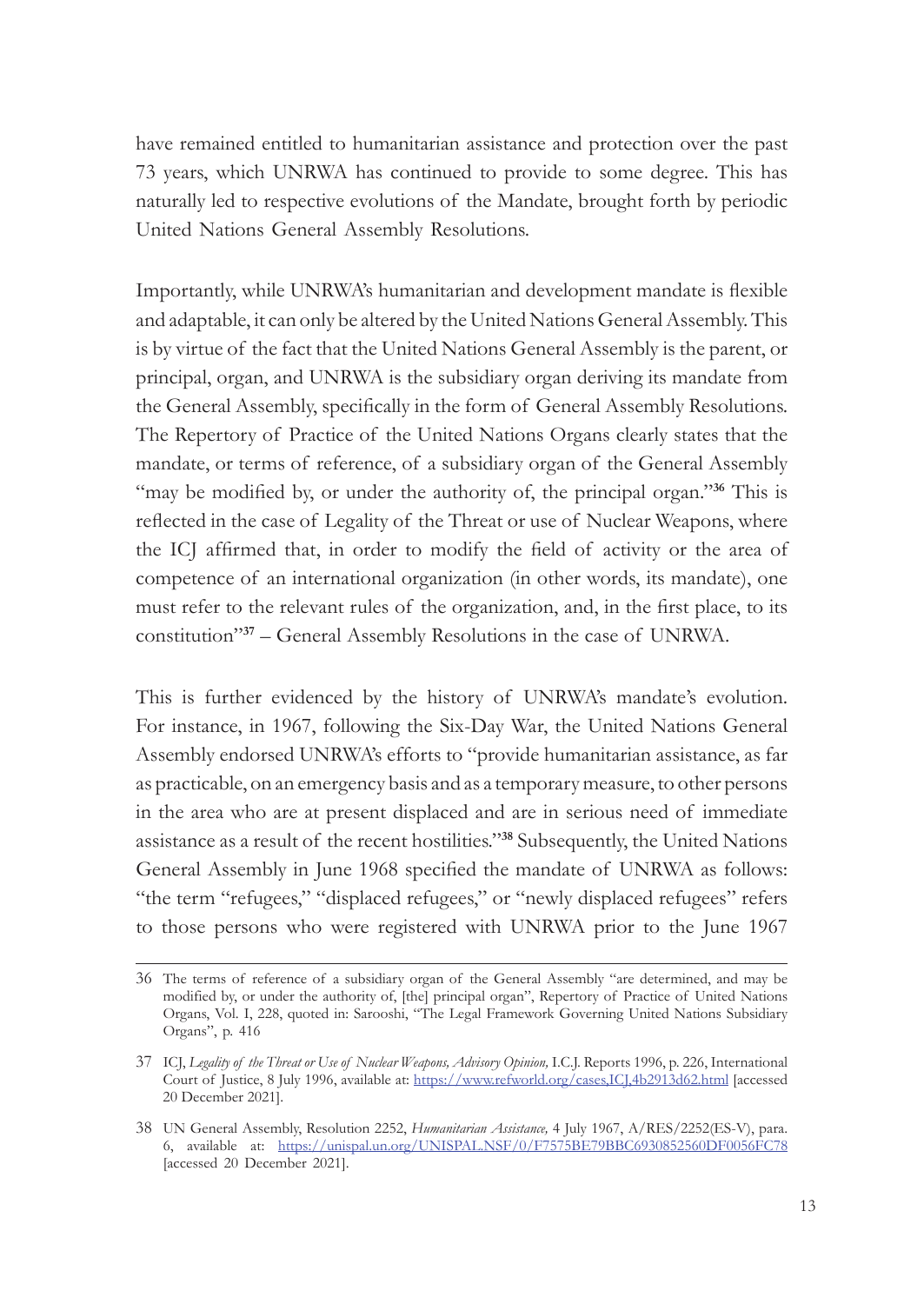hostilities; the term "displaced persons" or "other displaced persons" refers to those who were displaced after the outbreak of the June 1967 hostilities and who are not registered with UNRWA."**<sup>39</sup>**

UNRWA's ability to change and expand its mandate, therefore, is not exercised in a vacuum and is intended to meet the ongoing needs of UNRWA's beneficiaries: Palestine refugees. Additionally, the mandate alterations are always subject to the continuing approval of the General Assembly. Put simply, it is unlawful for the Agency's mandate to be changed without the approval of the United Nations General Assembly and even more so when such alterations are enacted to serve political agendas at the expense of Palestinian refugee rights.

# **3.1. UNRWA's Mandate: Framework Agreement Changing Operational Definition**

Considering that the approval of the General Assembly and meeting the needs of Palestine refugees are prerequisites for changing UNRWA's mandate, the Framework Agreement, which is attempting to change the mandate's operational definition without going through the necessary mechanisms, is unlawful. Section 301(c),**<sup>40</sup>** expanded upon earlier, changes the function of UNRWA from an organization that provides humanitarian assistance to one that conducts security tasks. It additionally alters the definition of Palestine refugees and other persons of concerns as defined in UNRWA's CERI,**<sup>41</sup>** thereby changing UNRWA's mandate. It stipulates that UNRWA cannot service anyone who is or has received "military training" or was involved in "terrorist activities." It is important to note that the definition adopted by these counter-terrorism regulations were created by the US and influenced by Israel. Based on this conception, any activity that Israel perceives as a threat to its colonial-apartheid enterprise is deemed a terrorist

<sup>39</sup> UN General Assembly, *Report of the Commissioner-General of the United Nations Relief and Works Agency for Palestine Refugees in the Near East 1 July 1967 - 30 June 1968,* 1968, Supplement No. 13 (A/7213), para. 4, available at: [https://unispal.un.org/DPA/DPR/unispal.](https://unispal.un.org/DPA/DPR/unispal.nsf/9a798adbf322aff38525617b006d88d7/9b785fa02fe8316f85256a7d00560076?OpenDocument) [nsf/9a798adbf322aff38525617b006d88d7/9b785fa02fe8316f85256a7d00560076?OpenDocument](https://unispal.un.org/DPA/DPR/unispal.nsf/9a798adbf322aff38525617b006d88d7/9b785fa02fe8316f85256a7d00560076?OpenDocument) [accessed 20 December 2021].

<sup>40</sup> UNRWA-USA Framework, in *supra* 1, Section II. Shared Goal and Priorities, p. 1-2.

<sup>41</sup> UN Relief and Works Agency for Palestine Refugees in the Near East, *Consolidated Eligibility and Registration Criteria (CERI),* Introduction, para. I, available at: [https://www.unrwa.org/sites/default/](https://www.unrwa.org/sites/default/files/2010011995652.pdf) [files/2010011995652.pdf](https://www.unrwa.org/sites/default/files/2010011995652.pdf)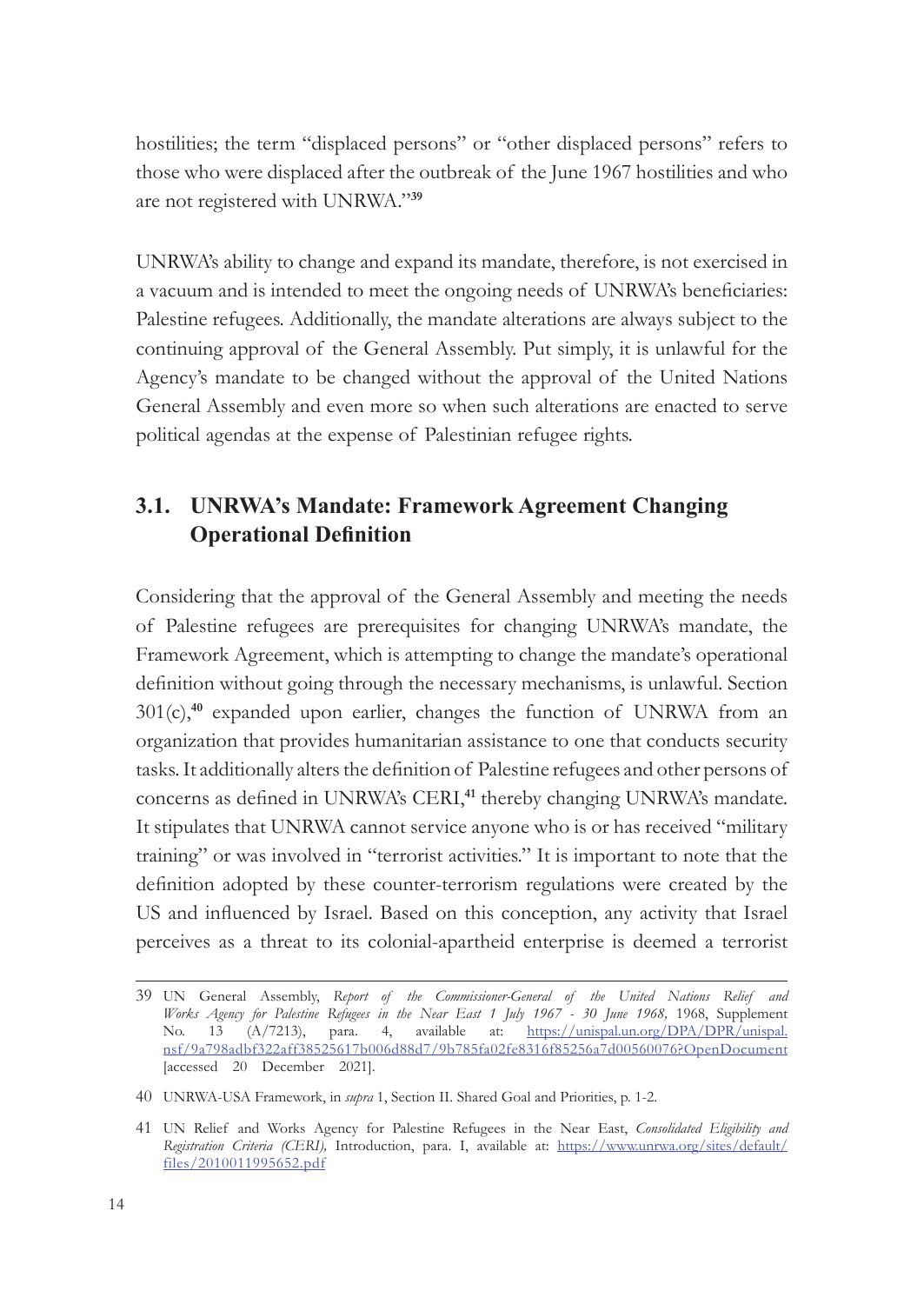activity, as is evident in the increasing shrinking space for Palestinian civil society.**<sup>42</sup>** It is thus clear that this regulation, if applied rigorously, would exclude a large number of UNRWA beneficiaries and thus acts as a direct threat to Palestine refugee status and other persons eligible for UNRWA's services.

According to UNRWA, its relief, humanitarian and protection services are available to Palestine refugees who meet its definition, that is "persons whose normal place of residence was Palestine during the period 1 June 1946 to 15 May 1948, and who lost both home and means of livelihood as a result of the 1948 conflict," in addition to other persons of concern in its area of operations.**<sup>43</sup>** The Framework Agreement's section 301(c), however, runs contrary to UNRWA's CERI as it adds an additional requirement which is not in the mandate to qualify for UNRWA's services. By excluding Palestine refugees who were allegedly involved in terrorist activities or in military service, UNRWA's beneficiaries are altered and thus its operational definition is altered.

Therefore, the Framework's imposition of domestic counter-terrorism regulations cannot be seriously fathomed within the scope of UNRWA's mandate. Instead, the application of these regulations violates UNRWA's own internal regulations and changes the Agency's mandate accordingly. As aforementioned, UNRWA's mandate can only be changed through the approval of its principal organ, the United Nations General Assembly.**<sup>44</sup>** The UNRWA-USA Framework Agreement is thus in violation of UNRWA regulations and public international law regulations since it alters the Agency's mandate and circumvents the appropriate decision-making procedures.

<sup>42</sup> BADIL, *The GPRN Calls on the International Donor Community to rescind the anti-terrorism clauses and conditions in their granting contracts,* 12 December 2021, press releases, available at: [https://www.badil.org/press](https://www.badil.org/press-releases/12749.html)[releases/12749.html](https://www.badil.org/press-releases/12749.html)

<sup>43</sup> UNRWA, *CERI,* Section III, A.1., in *supra* 41.

<sup>44</sup> UNRWA Letter to UNHCR Describing the UNRWA Mandate and Services, 22 September 2021, available at: [https://www.unrwa.org/resources/about-unrwa/UNRWA\\_letter\\_to\\_UNHCR](https://www.unrwa.org/resources/about-unrwa/UNRWA_letter_to_UNHCR) [accessed 20 December 2020].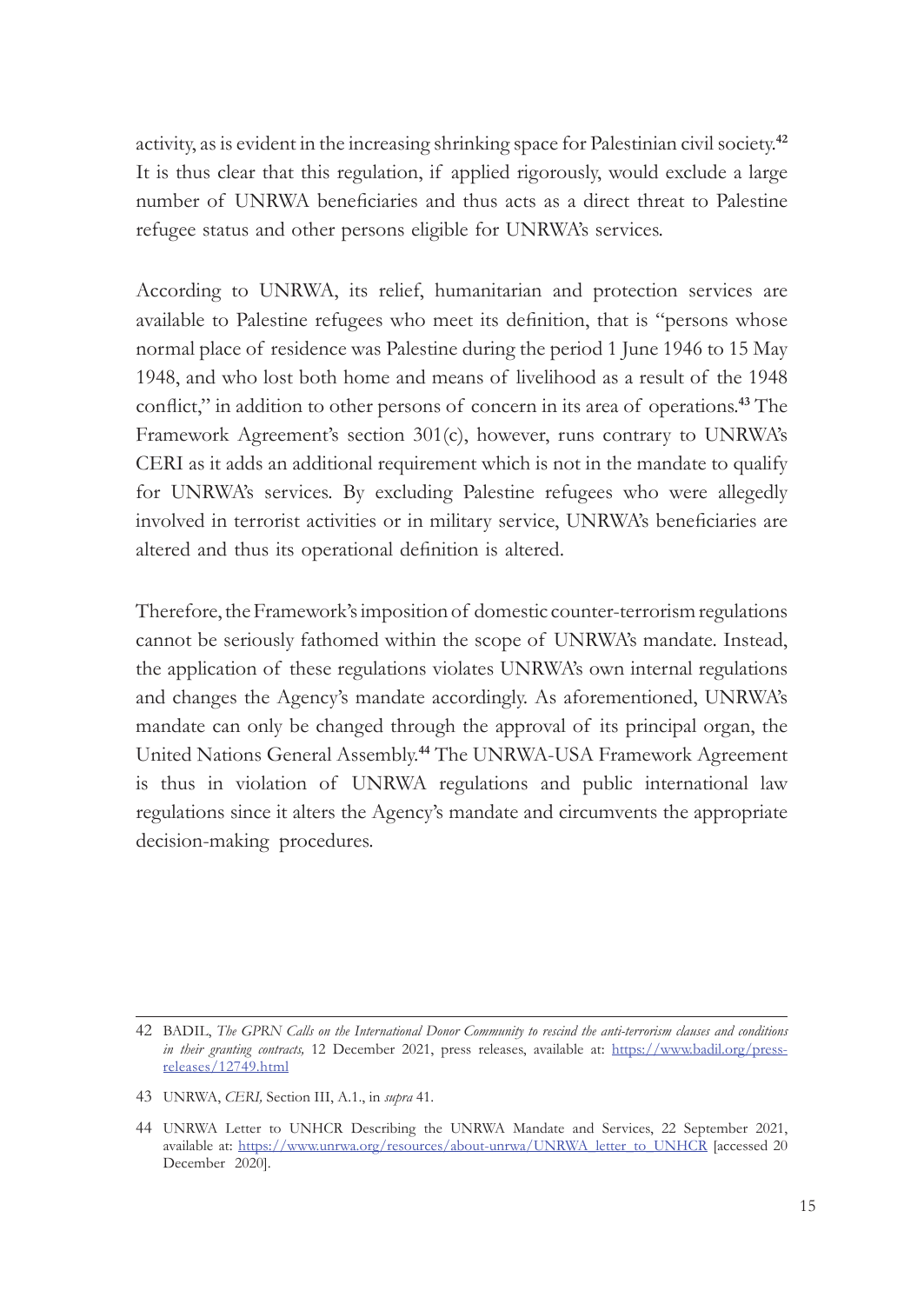# **3.2. Treaties and UNRWA's Capacity to Sign the Framework Agreement**

In addition to the unlawfulness of altering UNRWA's operational definition, the signing of the Framework Agreement as a treaty in and of itself is unlawful. Generally, a subsidiary organ, such as UNRWA, is permitted to enter into treaties as long as the treaty aligns with the principal organ's relevant rules, United Nations General Assembly resolutions in the case of UNRWA. However, this is not exactly the case in the UNRWA-USA Framework Agreement.

The Vienna Convention on the Law of Treaties between States and International Organizations recognizes the capacity of international organizations to conclude treaties that are necessary for the exercise of their functions and fulfillment of their purpose,**<sup>45</sup>** but affirms in its preamble that such practice of international organizations in concluding treaties with states should be in accordance with their constituent instruments. Importantly, framework agreements are no different than any other multilateral agreements. Although they are not explicitly mentioned by the Vienna Conventions on the Law of Treaties (VCLT, 1969) or on the Law of Treaties between State and International Organizations (1986), their respective rules apply to agreements as well as to subsequent protocols and implementing agreements.**<sup>46</sup>** This has been confirmed in several International Court of Justice judgements, the most recent being the Kasikili/Sedudu Island case.**<sup>47</sup>** Critically, the canons of interpretation as enshrined in the 1969 VCLT form part and parcel of customary international law, indicating their pervasive relevance.

Considering the above, the UNRWA-USA Framework Agreement, as analyzed under the VCLT, must align with UNRWA's constituent instrument and rules – this is to ensure that the mandate is not altered without the appropriate decisionmaking mechanisms. However, as argued above, the Framework Agreement is

<sup>45</sup> UN General Assembly, *Convention on the Law of Treaties between States and International Organizations or between International Organizations,* 16 December 1982, A/RES/37/112, available at: [https://legal.un.org/ilc/texts/](https://legal.un.org/ilc/texts/instruments/english/conventions/1_2_1986.pdf) [instruments/english/conventions/1\\_2\\_1986.pdf](https://legal.un.org/ilc/texts/instruments/english/conventions/1_2_1986.pdf)

<sup>46</sup> Jann Klabbers, *Treaty Interpretation and the Vienna Convention on the Law of Treaties*, in *supra* 11.

<sup>47</sup> ICJ, *Kasikili/Sedudu Island (Bots. v. Namib.),* I.C.J. 1999 1045 (Dec. 13), available at: [http://www.worldcourts.](http://www.worldcourts.com/icj/eng/decisions/1999.12.13_kasikili.htm) [com/icj/eng/decisions/1999.12.13\\_kasikili.htm](http://www.worldcourts.com/icj/eng/decisions/1999.12.13_kasikili.htm) [accessed 20 December 2021].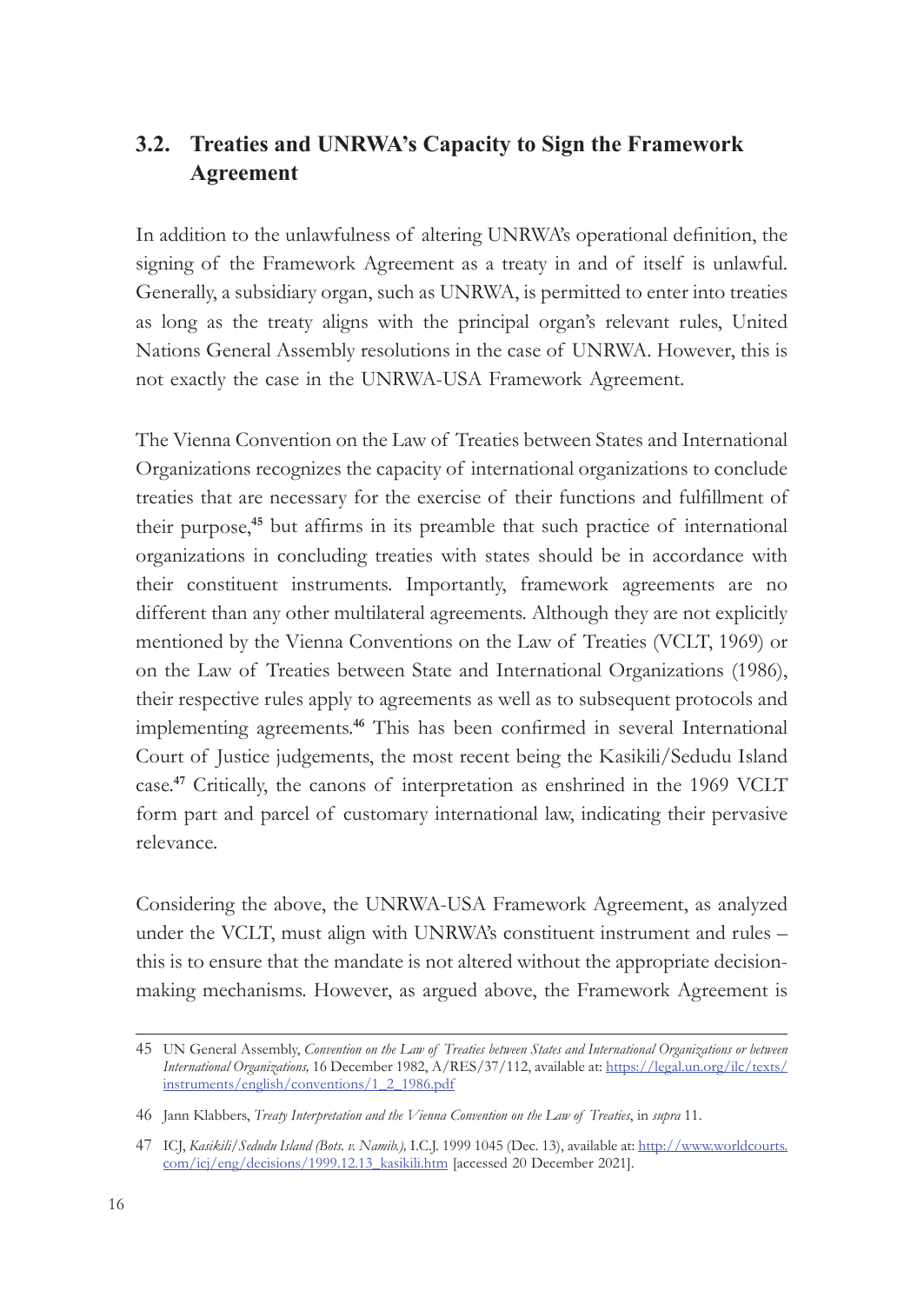not in line with the mandate as it is imposing an alternative operational definition and criteria for eligibility. This imposition also has consequences on the aim of UNRWA's mandate, which is to protect and assist Palestine refugees and other eligible persons in line with UNRWA's CERI.**<sup>48</sup>** It reduces the beneficiaries and thus the number of Palestine refugees who are allowed to access services.

Conclusively, the UNRWA-USA Framework Agreement alters the nature of the agency without following the proper decision-making procedure from the competent body of the United Nations General Assembly, as per UNRWA's constituting documents. It follows that the UNRWA-USA Framework Agreement is unlawful and thereby, the Agency should not be bound by such third-party state donations that change its mandate.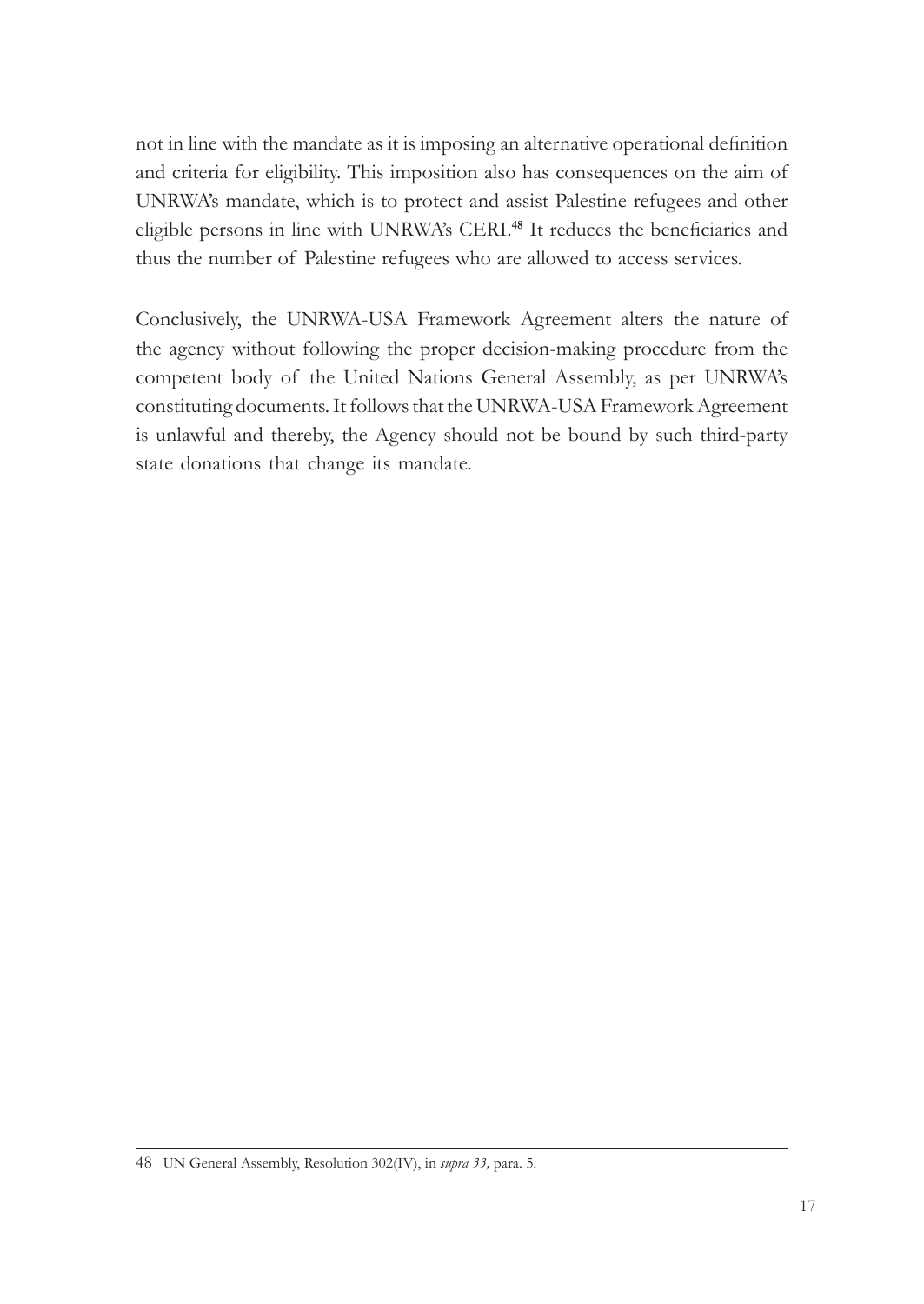#### **4. Counter-terrorism Measures and Human Rights**

The anti-terrorism measures included in the UNRWA-USA Framework have serious human rights implications for both UNRWA employees' and beneficiaries. Generally, it is no surprise that fundamental freedoms protected by human rights law are often affected by attempts to fight terrorism.**<sup>49</sup>** Dunja Mijatovic, Council of Europe Commissioner for Human Rights, has explicitly recognized that counter-terrorism measures have become the biggest threat in Europe to fundamental freedoms, such as freedom of expression.**<sup>50</sup>** This is so because terrorism constitutes a threat to civil life, democracy, and human rights which implies that counter-terrorism measures are enacted to protect national security or public order and thus carry a high risk of unnecessary or disproportionate interference with freedom of expression. Indeed, counter-terrorism legislation usually leave little space for considering the human rights impact of mechanisms and the necessary safeguards.

UNRWA is particularly privy to succumbing to states' counter-terrorism measures, in the form of political conditional funding, which in turn jeopardize its human rights obligations. This is so because of its status as a United Nations agency that is devoid of core funding and is reliant on voluntary funding. The UNRWA-USA Framework Agreement is a case of this. Through using the vaguely-defined term of neutrality and setting up a professedly uniform standard of 'human rights,' the Agreement pushes for a depoliticized approach to the Palestinian refugee issue that violates the staff 's and beneficiaries' freedom of expression, freedom of political affiliation, and right to education. It, in fact, goes beyond just that as the violation of these rights leads to Palestine refugees' prohibition of accessing the services that they are entitled to under international law. Such measures are perilous as they impede UNRWA's ability to carry out its mandate with its enshrined aims.

<sup>49</sup> Dunja Mijatović, "Misuse of Anti-Terror Legislation Threatens Freedom of Expression," News 2018, Council of Europe, 4 December 2018, available at: [https://www.coe.int/en/web/portal/-/misuse-of](https://www.coe.int/en/web/portal/-/misuse-of-anti-terror-legislation-threatens-freedom-of-expression)[anti-terror-legislation-threatens-freedom-of-expression](https://www.coe.int/en/web/portal/-/misuse-of-anti-terror-legislation-threatens-freedom-of-expression) [accessed 20 December 2021].

<sup>50</sup> "Terrorism constitutes a serious threat to human rights and democracy and action by states is necessary to prevent and effectively sanction terrorist acts. However, the misuse of anti-terrorism legislation has become one of the most widespread threats to freedom of expression, including media freedom, in Europe." *Ibid.*.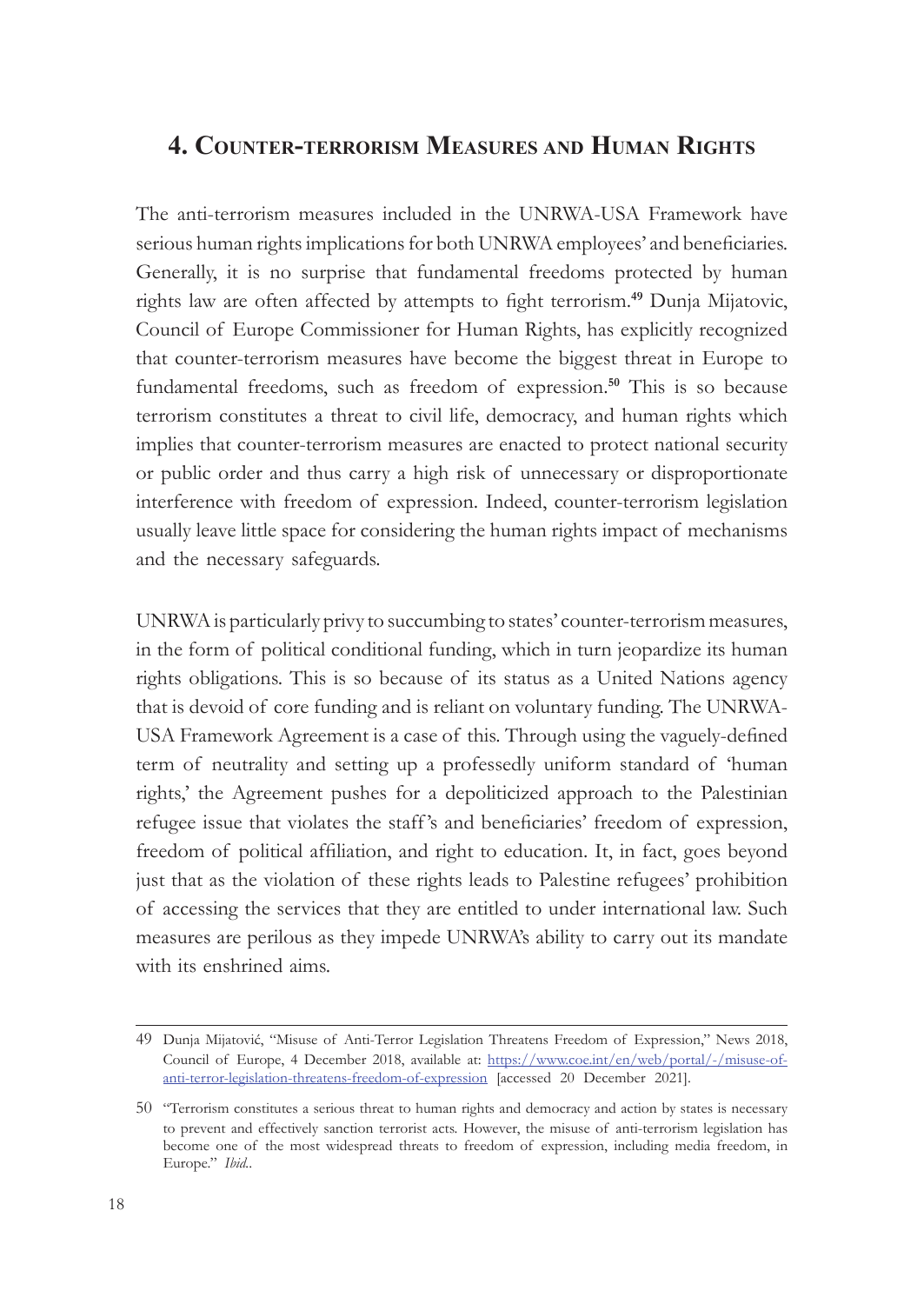# **4.1. Counter-terrorism: Freedom of Expression and UNRWA's Regulations**

Per the UNRWA-USA Framework Agreement, staff members and personnel are required to "uphold the Agency's neutrality" and to not "take sides in hostilities or engage in controversies of a political, racial, religious, or ideological nature."**<sup>51</sup>** This includes "guidelines on the use of social media." While these may seem like fundamental requirements, their vague and unclear definitions which are devoid of the Palestinian context make them, in reality, invasive and in violation of personal freedoms, most importantly freedom of expression. Importantly, UNRWA, while an international humanitarian organization, was founded to provide assistance and protection for Palestine refugees within a very specific context of an ongoing conflict. It is thus only natural that considerations of 'neutrality' and 'controversies' cannot be treated as empty canvases and neither should they be applied as a blanket policy. It is essential for these provisions, whether provided by the US or any other donor, to consider the Palestinian context, especially because UNRWA was created for the sole purpose of assisting Palestine refugees.

Such considerations are essential in the context of UNRWA staff. For its international staff, who hold an international civil servant status, general provisions regulating certain activities deemed to be incompatible with such international employment status are found in the International Staff Rules.**<sup>52</sup>** As for its "area staff," directives are more restrictive, especially with regard to political activities and public appearance.**<sup>53</sup>** As private citizens, UNRWA staff are allowed to vote and belong to political parties, as long as such membership does not entail action contrary to staff regulations. In this regard, political activity in the public sphere ought to be carried out with caution and care,**<sup>54</sup>** which is why training for staff

<sup>51</sup> UNRWA-USA Framework, in *supra* 1, Section II. Shared Goals and Priorities, p. 2.

<sup>52</sup> UNRWA, "International Staff Regulations," COD.I/61/REV.7, 1 January 2018, available at: [https://www.](https://www.unrwa.org/sites/default/files/international_staff_regulations_effective_1jan2018.pdf) [unrwa.org/sites/default/files/international\\_staff\\_regulations\\_effective\\_1jan2018.pdf](https://www.unrwa.org/sites/default/files/international_staff_regulations_effective_1jan2018.pdf)

<sup>53</sup> UNRWA, "Area Staff Regulations," COD./A/59/Rev.25/Amend.120, 1 June 2010, available at: [https://](https://www.unrwa.org/sites/default/files/area_staff_regulations_dec2015.pdf) [www.unrwa.org/sites/default/files/area\\_staff\\_regulations\\_dec2015.pdf](https://www.unrwa.org/sites/default/files/area_staff_regulations_dec2015.pdf)

<sup>54</sup> UN Ethics Office, "Putting Ethics to Work: A Guide for UN Staff," October 2017, p. 21, available at: [https://www.un.org/en/ethics/assets/pdfs/Attachment\\_2\\_EN\\_Putting%20Ethics%20to%20Work.](https://www.un.org/en/ethics/assets/pdfs/Attachment_2_EN_Putting%20Ethics%20to%20Work.pdf) [pdf](https://www.un.org/en/ethics/assets/pdfs/Attachment_2_EN_Putting%20Ethics%20to%20Work.pdf)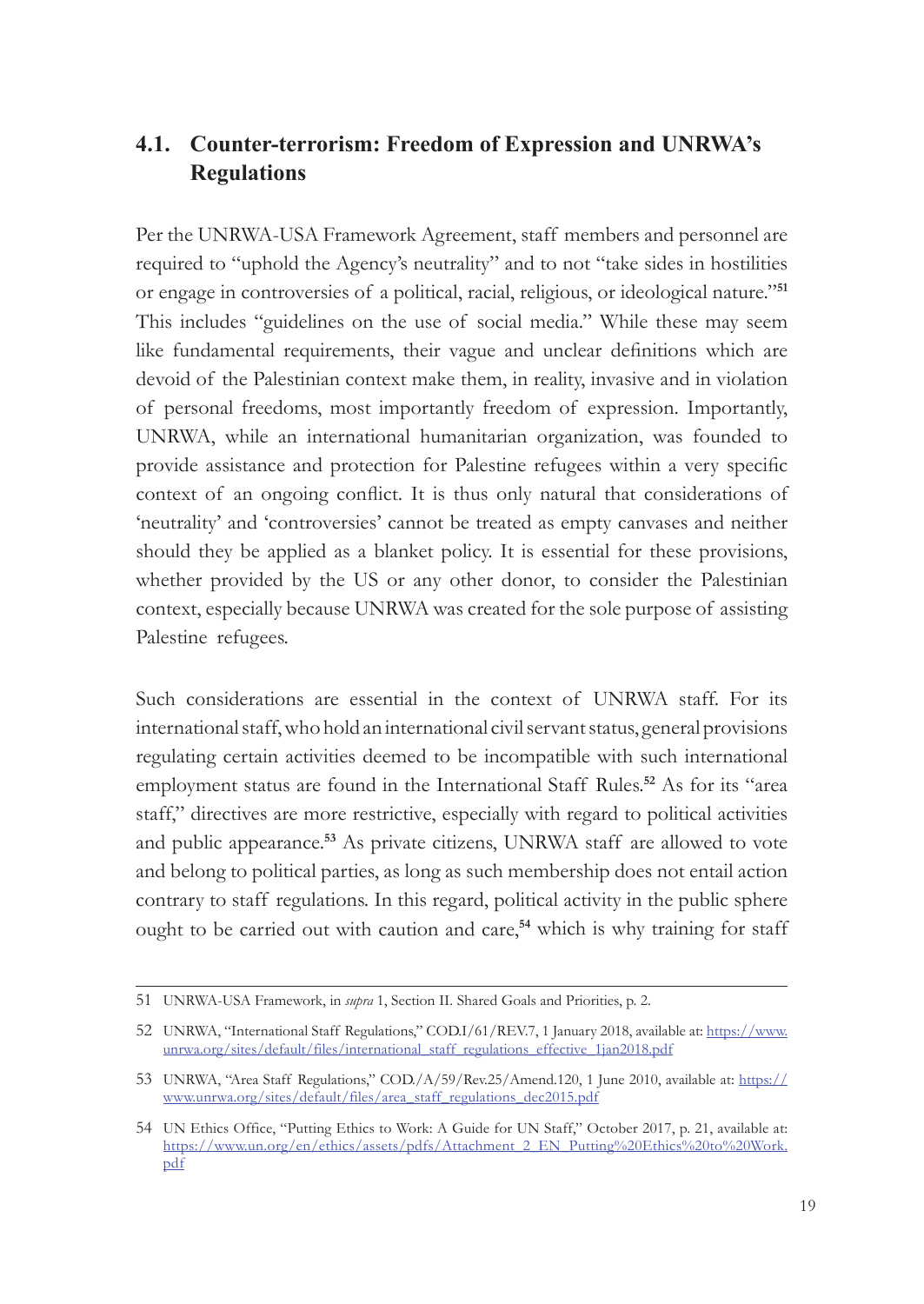on neutrality and social media is regularly provided.**<sup>55</sup>** Regulation 1.4 specifies that national sentiments, political, and religious convictions are not required to be given up by area staff, but they do have to "bear in mind the reserve and tact incumbent upon them by reasons of their employment with the Agency."**<sup>56</sup>** The UNRWA-USA Framework Agreement's clause to "not take sides and engage in controversies" runs contrary to this regulation as it inevitably asks staff members to give up their political and national sentiments which are deemed 'controversial.' Most UNRWA area staff are also Palestine refugees themselves, which must be taken into account as it inevitably means that "neutrality" cannot be applied to them in the same that it does to international staff members as they themselves are right-holders.

UNRWA, as previously mentioned, is bound by United Nations regulations and international law as its subject, with its own legal personality.**<sup>57</sup>** Article 19 of the International Covenant on Civil and Political Rights recognizes that restrictions on the freedom of expression are only permissible when not only lawful, but also necessary and proportionate to protect a public aim. This is the case when considering a) the protection of rights or reputations of others or b) the protection of national security or public order, public health, or morals. Additionally, to control the proportionality of the measure, it must be ensured that the restriction is appropriate and no more than necessary to address the concerned public issue.**<sup>58</sup>** General comment no. 34 of the United Nations Human Rights Committee additionally highlights the need for clear definition of certain offenses such as "encouragement of terrorism," as well as "praising, glorifying or justifying terrorism" to ensure that they do not lead to unnecessary or disproportionate restrictions of freedom of expression.**<sup>59</sup>**

<sup>55</sup> *Ibid.*

<sup>56</sup> UNRWA, "Area Staff Regulations," in *supra* 46, Regulation 1.4

<sup>57</sup> ICJ, *Reparations for Injuries Suffered in the Service of the United Nations, Advisory Opinion*, 7 December 1948, p. 179, available at: <https://www.icj-cij.org/public/files/case-related/4/004-19490411-ADV-01-00-BI.pdf> [accessed 20 December 2021].

<sup>58</sup> Equality and Human Rights Commission, *Article 10: Freedom of Expression*, 3 June 2021, available at: <https://www.equalityhumanrights.com/en/human-rights-act/article-10-freedom-expression> [accessed 20 December 2021].

<sup>59</sup> UN International Covenant on Civil and Political Rights, *General Comment No. 34,* CCPR/C/GC/34, 12 September 2021, para. 46, available at: [https://documents-dds-ny.un.org/doc/UNDOC/GEN/](https://documents-dds-ny.un.org/doc/UNDOC/GEN/G11/453/31/PDF/G1145331.pdf?OpenElement) [G11/453/31/PDF/G1145331.pdf?OpenElement](https://documents-dds-ny.un.org/doc/UNDOC/GEN/G11/453/31/PDF/G1145331.pdf?OpenElement) [accessed 20 December 2021].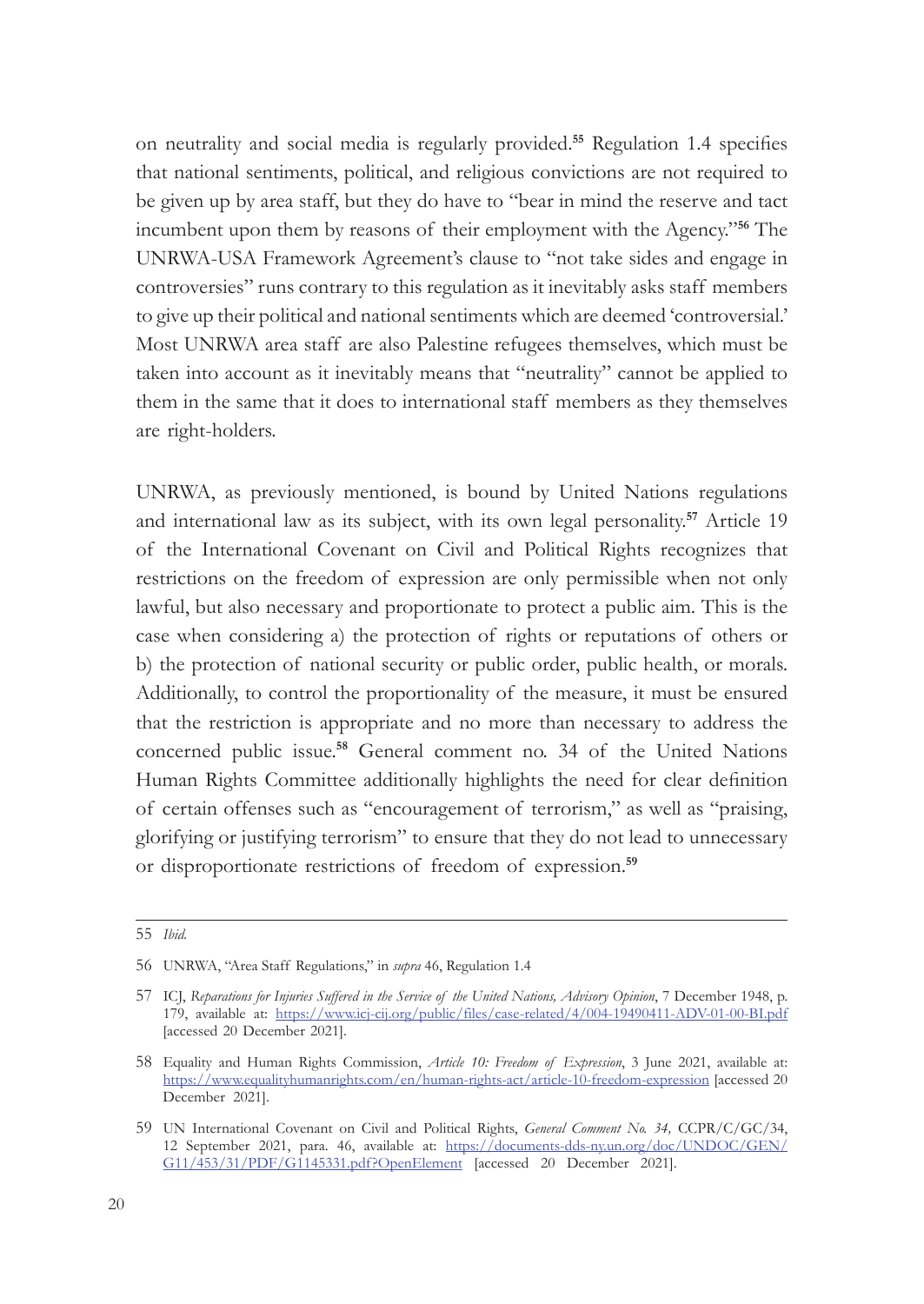The Framework Agreement, however, does not apply this fine balance between UNRWA's obligation to respect and protect human rights and donor states' domestic preoccupations (often in the form of integrated counter-terrorism legislation). In fact, the US' Framework Agreements is attempting to overtake this balance and tip it in favor of its counter-terrorism legislation at the expense of freedom of expression, inducing UNRWA to violate the proportionality and necessity qualifications of such measures.

# **4.2. Counter-terrorism Measures, Palestinian Right to Education, and the Palestinian Curriculum**

The UNRWA-USA Framework further prompts UNRWA to violate its humanitarian obligations, including independence, by means of intervention in the Palestinian curriculum, hence violating the Palestinian right to education. In the agreement, it is stated that UNRWA is obliged to "integrate enrichment materials on human rights, conflict resolution and tolerance into UNRWA's classrooms."**<sup>60</sup>** In fact, these materials are imposed with the aim of neutralizing or stripping the curriculum of any national and Palestinian content, and hence decontextualizing the Palestinian curriculum. Within this context, UNRWA has distributed a guide to its school staff that requires teachers to not address any content that highlights the inalienable rights of Palestinian people and to nullify any content that covers the ongoing Israel violations and other issues that affect the Palestinian national identity. It additionally asserts that UNRWA must improve its capacity to "review local textbooks and quality assure education materials it uses to identify and take measures to address any content contrary to UN principles in educational materials."**<sup>61</sup>**

Consistent with UN practice in refugee situations globally, UNRWA has always used the curriculum of the "host country" in its schools since its establishment. The US is now attempting to change that in the West Bank and Gaza Strip by conditioning its donations over fundamental changes of the Palestinian curriculum, masked as counter-terrorism regulations. For instance, "integrat[ing] conflict resolution and tolerance," according to the US Israeli-

<sup>60</sup> UNRWA-USA Framework, in *supra* 1, Section II. Shared Goals and Priorities, p. 3.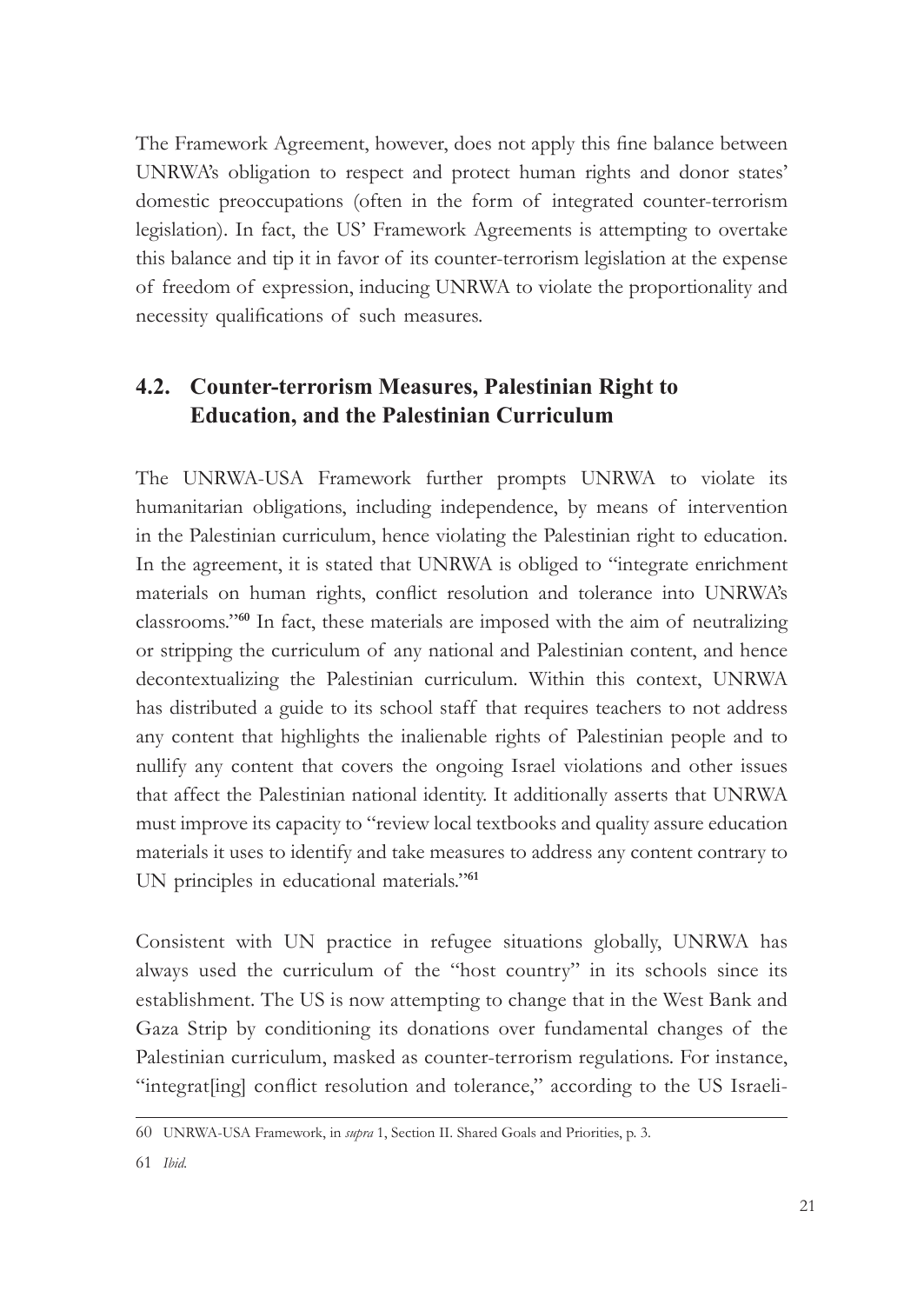influenced perception, translates to excluding from textbooks the Nakba and the Palestinian people's right to self-determination on Mandatory Palestine or their right to return to their homes of origin.**<sup>62</sup>** This therefore requires UNRWA to engage in reducing Palestinian children's awareness of human rights, including Palestinian national rights and political participation, which depoliticizes the situation of ongoing Israeli colonization in Mandatory Palestine.

Such measures do not only infringe on UNRWA's mandate requirement to teach the host country's curricula,**<sup>63</sup>** but are docile to Israel's long-established attempts to censor Palestinian books from the Palestinian people's identity and history. In addition to the imposition of the Israeli curriculum on Palestinians in Palestine 1948, from 1967 until the establishment of the Palestinian Authority in 1994, Israeli officials reviewed every book taught to Palestinian students in the West Bank and the Gaza Strip, and censored them accordingly. Now that Israel does not exert direct official control over Palestinian education in the occupied Palestinian territory, its strategy focuses on influencing the international donors' perception of Palestinian education in order to impose indirect external pressure on the Palestinian Authority to change its educational policies and educational contents. The case of the UNRWA-USA Framework Agreement, including these political conditions in relation to the Palestinian curriculum, is yet another Israeli method to promote a decolonialized education in a clearly colonial context.

In fact, most criticism against Palestinian textbooks used by UNRWA in the occupied Palestinian territory has been based on a very selective interpretation of UNESCO standards – specifically focused on principles of peace and tolerance enshrined in international law. However, UNESCO grounds its mission in a much more comprehensive set of human rights instruments that are relevant to the context of colonization in Mandatory Palestine. Such instruments comprise not only the 2015 Education 2030 Framework for Action and the 2015 Incheon Declaration, but also the 1974 Recommendation concerning Education for

<sup>62</sup> BADIL, *Israel's Apartheid-Colonial Education: Subjugating Palestinian Minds and Rights,* Working Paper No. 26 (Bethlehem: BADIL, 2020), available at: [https://www.badil.org/cached\\_uploads/view/2021/04/19/](https://www.badil.org/cached_uploads/view/2021/04/19/wp26-right2education-1618824001.pdf) [wp26-right2education-1618824001.pdf](https://www.badil.org/cached_uploads/view/2021/04/19/wp26-right2education-1618824001.pdf)

<sup>63</sup> UNRWA, "UNRWA School Parliaments: Good Practices Booklet," 25 November 2015, available at: <https://www.unrwa.org/resources/reports/unrwa-school-parliaments-good-practices-booklet> [accessed 20 December 2021].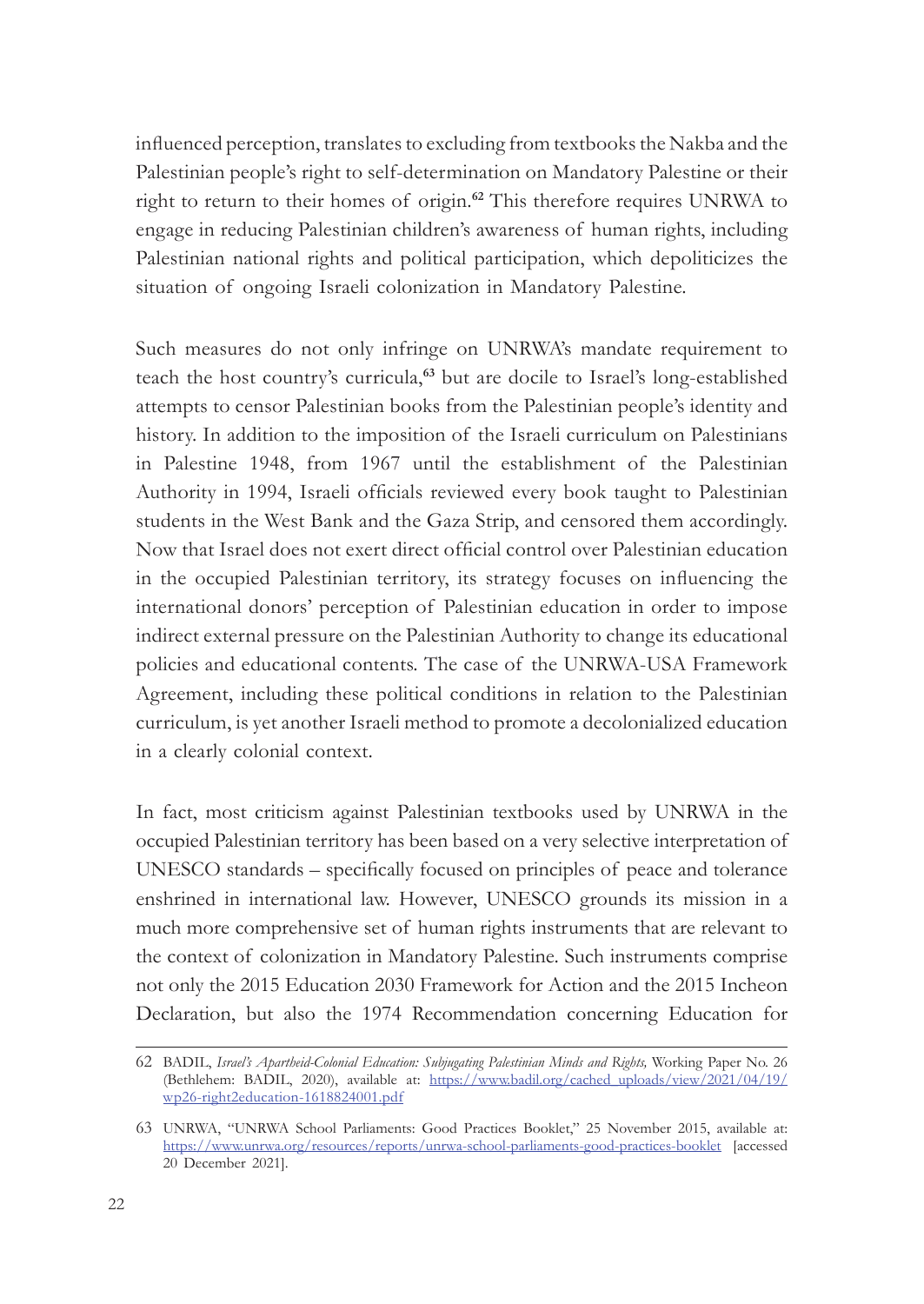International Understanding, Cooperation and Peace and Education relating to Human Rights and Fundamental Freedoms, and the 1989 Convention on the Rights of the Child - all of which affirm the Palestinian people's right to human rights education as a colonized people.**<sup>64</sup>**

Essentially, it should be understood that Palestinian textbooks are produced and located within an environment saturated with conflict, occupation and ongoing violence, all of which are reflected in the textbooks. While many of the quotations attributed to the Palestinian textbooks taught in UNRWA schools could be confirmed, these have been found to be often badly translated or quoted out of context, thus suggesting an anti-Jewish incitement that the books do not contain. This shows the inherent bias and manipulation of content to undermine Palestinian textbooks anytime the material does not completely align with the Zionist-Israeli narrative.

It should be understood that respect for the human dignity of the Palestinian people cannot be complied with or achieved within the context of colonial oppression, especially in the realm of education. The denial of the Palestinian people's existence and attempts to precipitate their erasure through the colonization of education is as such an infringement on their dignity and their entitlement to their inalienable rights. Any critical analysis on the curricula that is taught in UNRWA schools would be meaningless if devoid of the context and the general value framework in which they operate. A contextualized education curriculum must address the implications of life under the rule of Israel's apartheid-colonial regime. It is therefore illegitimate for the Framework Agreements to condition funding upon UNRWA changing the curriculum and is in violation of the Palestinian people's right to an education considerate of the context.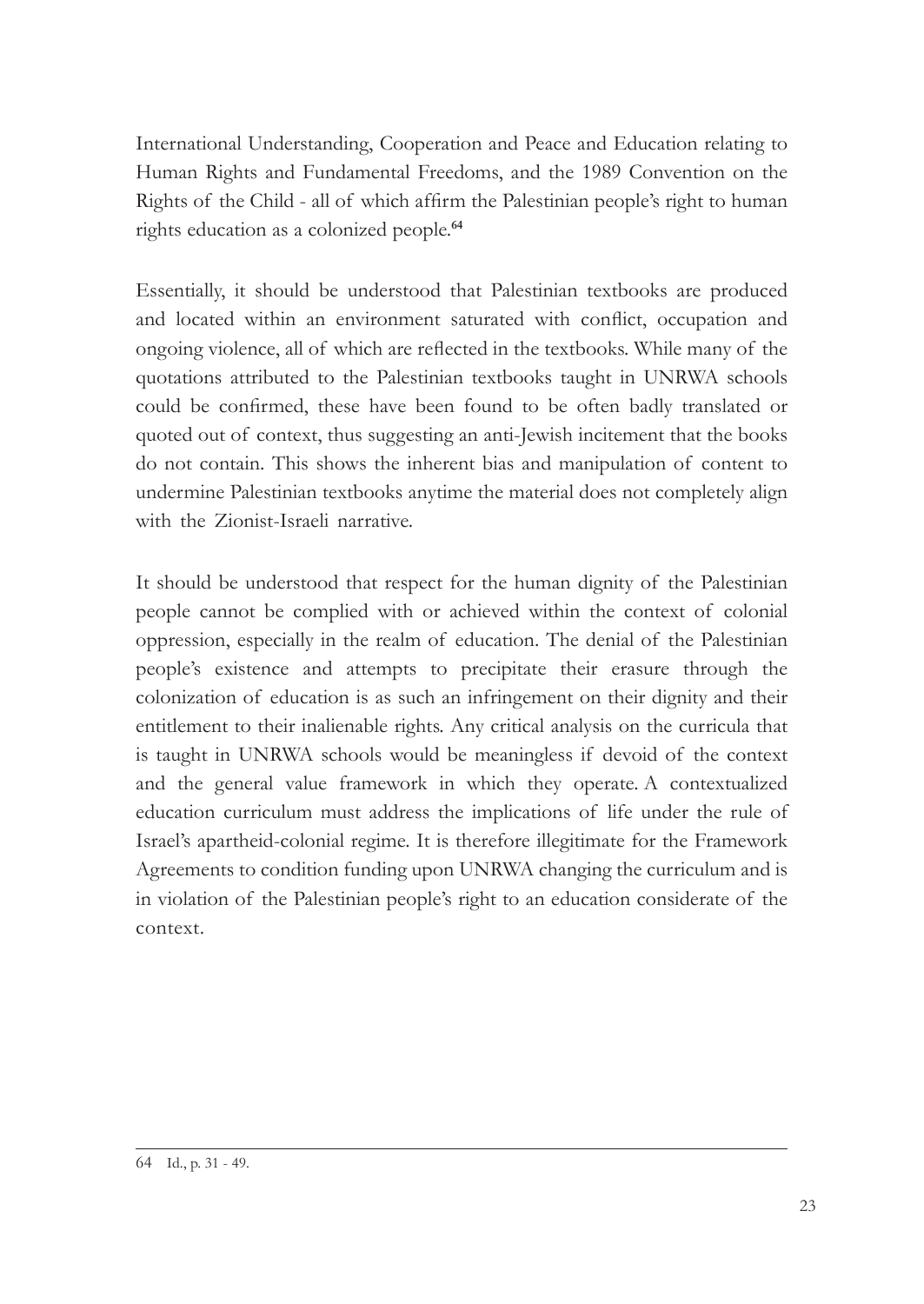# **5. Conclusion**

Conclusively, the UNRWA-USA Framework, while providing financial assistance for UNRWA's operations, is profoundly unlawful and politicallymotivated. Its ultimate aim is to serve Israel's interests in liquidating the Palestinian refugee question without granting Palestinian refugees their enshrined rights. To do so, it attempts to unlawfully change the Mandate's operational definition, which defines who UNRWA's beneficiaries are without going through the necessary procedures. This eventually confines the definition of Palestine refugees and thus reduces the number of right holders as well. In addition, the signing of the Framework Agreement as a treaty in and of itself is unlawful as it does not align with the mandate. Its imposition of an alternative operational definition has consequences on the aim of UNRWA's mandate, which is to protect and assist Palestine refugees in order to aid them in reaching their full potential in human development. The Agreement further undermines UNRWA's ability to carry out principled humanitarian action, compromising UNRWA's obligations to uphold humanity, impartiality, independence, and neutrality.

The UNRWA-USA Framework Agreement strips UNRWA's international and humanitarian nature as an agency that was founded to serve Palestine refugees. Instead, it imposes vague and allegedly objective conditions of "neutrality" on UNRWA staff and personnel without considering the specific context of Palestine. This, in return, violates the Palestinian freedom of expression. A similar imposition is exhibited in relation to the Palestinian curriculum by requiring UNRWA to review Palestinian textbooks taught in its schools and for them to align with Israeli interests by erasing the Palestinian identity and history.

Accordingly, BADIL calls on:

1. UNRWA to terminate the UNRWA-USA Framework Agreement and to not sign any agreements that violate Palestine refugees' rights and its mandate obligations, international humanitarian law, humanitarian principles.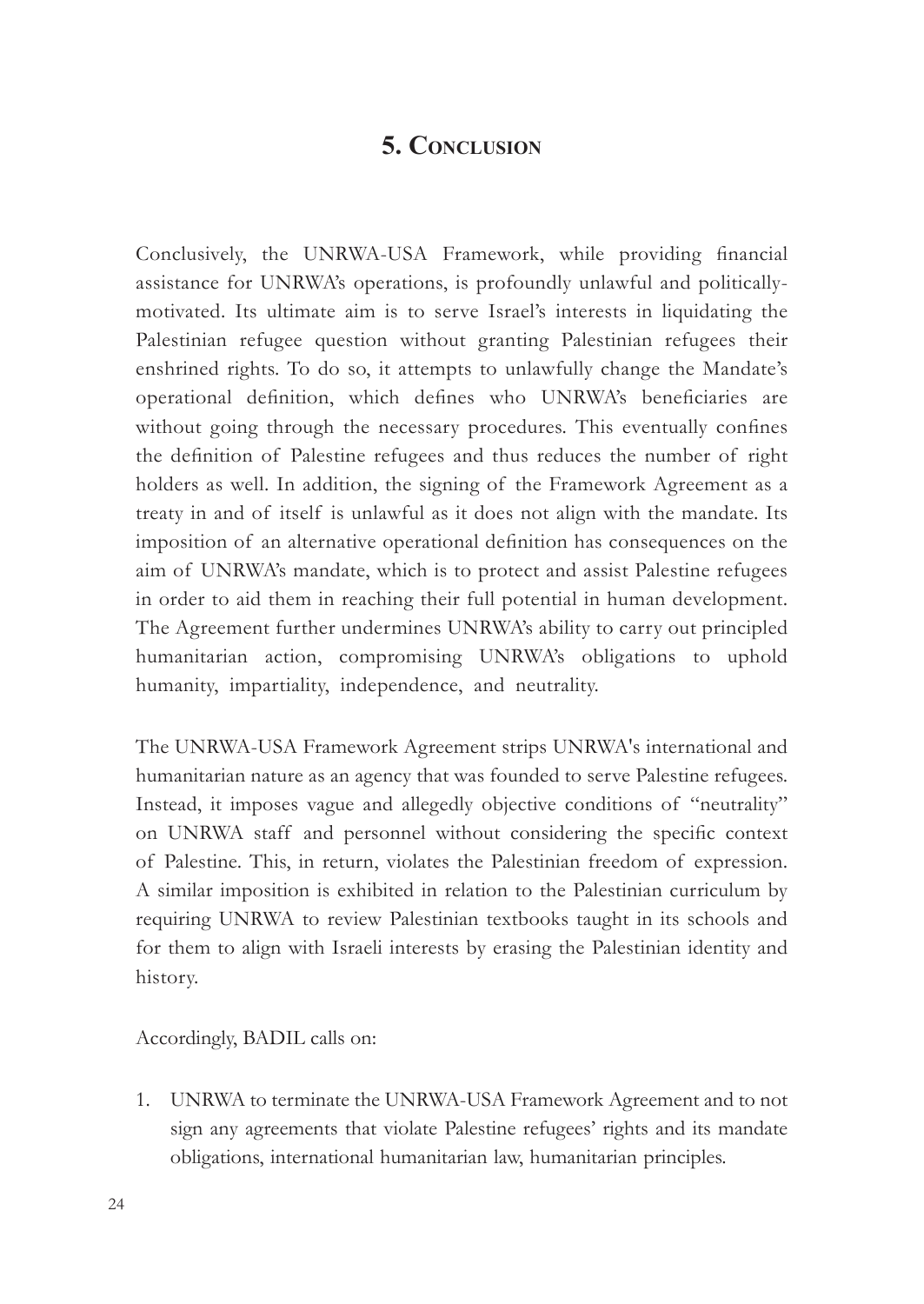- 2. International community to increase UNRWA's core funding to avoid it becoming vulnerable to political blackmailing in the form of political conditional funding.
- 3. UN General Assembly to enforce a system of obligatory financial contributions by State members in order to alleviate UNRWA's financial deficit and enabling it to fulfill its mandate and responsibilities towards displaced Palestinians.